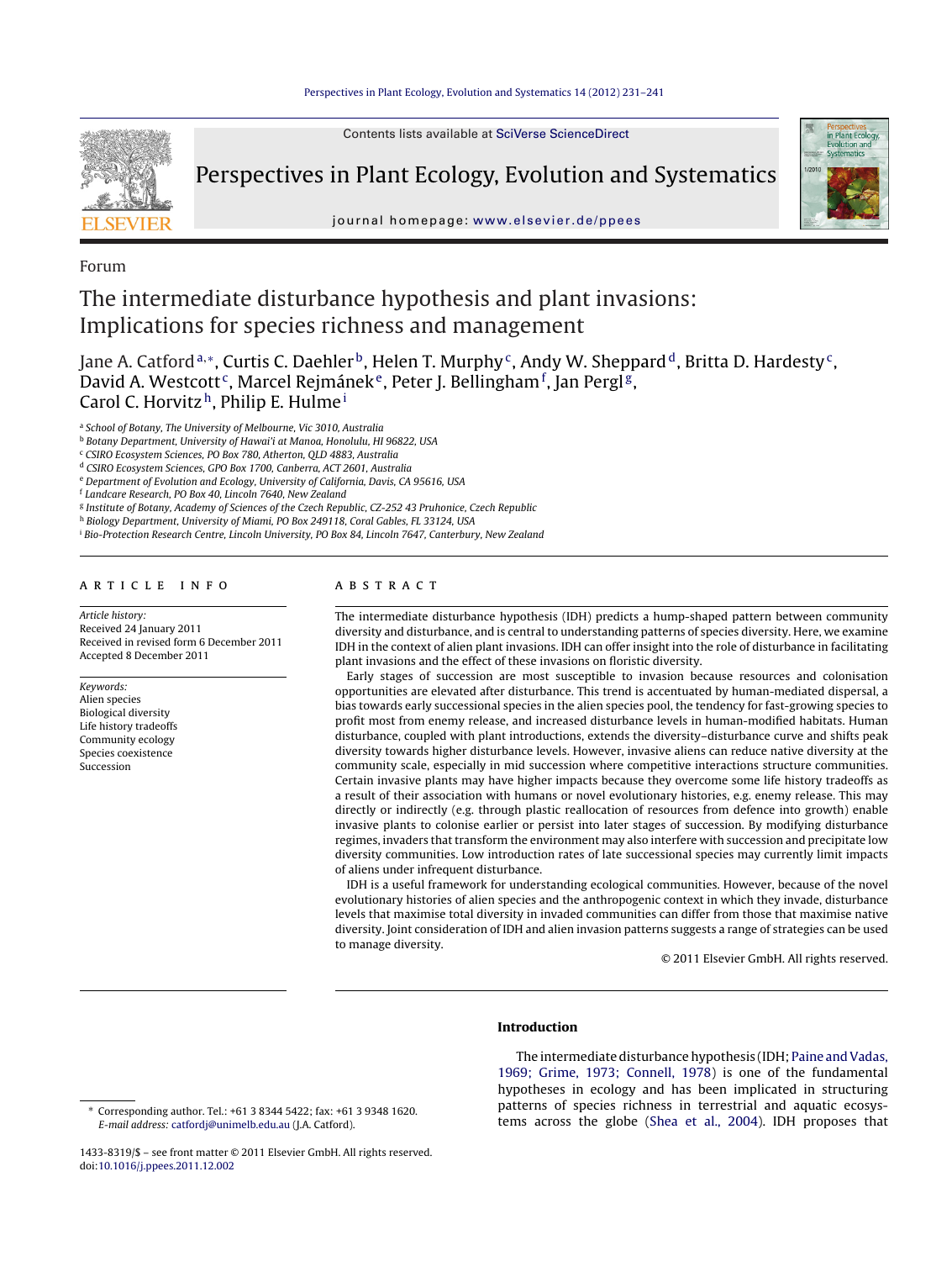<span id="page-1-0"></span>

Fig. 1. In early stages of invasion, the addition of alien species combined with human disturbance extends the IDH curve and augments species richness in high disturbance sites; it does not reduce native diversity. Early stages of invasion focus on colonisation and include introduction and naturalisation sensu [Richardson](#page-9-0) et [al.](#page-9-0) [\(2000\).](#page-9-0) Grey shading indicates pre-invasion community species diversity under the historical disturbance regime; lines indicate diversity post-invasion and postanthropogenic disturbance: solid black line, community diversity; dotted black line, alien diversity; solid grey line, native diversity.

the relationship between species richness/diversity and disturbance is hump-shaped such that intermediate levels of disturbance maintain the highest biological diversity in plant and animal communities. Although the pattern is widely observed, the mechanisms underlying IDH reflect the complex interplay between life-history, biotic interactions and historical disturbance regimes that will be particular to any one ecosystem [\(Menge](#page-9-0) [and](#page-9-0) [Sutherland,](#page-9-0) [1987\).](#page-9-0) Disturbance also facilitates biological invasion, which can threaten native diversity ([Hobbs](#page-9-0) [and](#page-9-0) [Huenneke,](#page-9-0) [1992;](#page-9-0) Pyšek and [Richardson,](#page-9-0) [2006\).](#page-9-0) As threats to biodiversity intensify [\(McKee](#page-9-0) et [al.,](#page-9-0) [2004\)](#page-9-0) and rates of species invasion continue to rise [\(Hellmann](#page-9-0) et [al.,](#page-9-0) [2008;](#page-9-0) [Hulme](#page-9-0) et [al.,](#page-9-0) [2009\),](#page-9-0) effective ecological management requires detailed understanding of relationships among disturbance, invasion and diversity ([Hulme,](#page-9-0) [2006\).](#page-9-0)

The IDH hump-backed curve is most commonly attributed to the interplay between disturbance and tradeoffs in species' life history traits along successional gradients [\(Connell,](#page-8-0) [1978;](#page-8-0) [Sheil](#page-8-0) [and](#page-8-0) [Burslem,](#page-8-0) [2003;](#page-8-0) [Rejmánek](#page-8-0) et [al.,](#page-8-0) [2004;](#page-8-0) [Shea](#page-8-0) et [al.,](#page-8-0) [2004\).](#page-8-0) Low or reduced levels of disturbance will lead to low diversity through competitive exclusion and the dominance of long-lived species, while high or increased levels of disturbance will eliminate species incapable of rapid re-colonisation and growth [\(Huston,](#page-9-0) [1979\).](#page-9-0) As a result, community diversity peaks at intermediate levels of disturbance causing a hump-shaped pattern (Fig. 1). We use this explanation of IDH (i.e. an emphasis on colonisation–competition tradeoffs) as the basis of our discussions because colonisation–competition tradeoffs are commonly invoked when considering IDH and are also thought to be particularly important for biological invasions [\(Seabloom](#page-9-0) et [al.,](#page-9-0) [2003\).](#page-9-0) However, it should be noted that many other niche tradeoffs can potentially affect patterns of species diversity over time and space (e.g. competitive ability versus predator resistance, investment in reproduction versus survival, differential use of resources or tolerance to abiotic conditions; [Stearns,](#page-10-0) [1989;](#page-10-0) [Kneitel](#page-10-0) [and](#page-10-0) [Chase,](#page-10-0) [2004\).](#page-10-0)

Although disturbance has been defined in different ways ([Pickett](#page-9-0) [and](#page-9-0) [White,](#page-9-0) [1985;](#page-9-0) [Mackey](#page-9-0) [and](#page-9-0) [Currie,](#page-9-0) [2000;](#page-9-0) [Shea](#page-9-0) et [al.,](#page-9-0) [2004\),](#page-9-0) here we view disturbance as any relatively discrete event that increases resource availability (e.g. nutrients, light) through the partial or total destruction of plant biomass [\(Grime,](#page-9-0) [1977;](#page-9-0) [Connell,](#page-9-0) [1978\).](#page-9-0) Under this definition, biotic interactions such as grazing are a form of disturbance, but competitive effects of alien plants are not considered as such because they do not result in the physical removal of plant biomass. Disturbance events can be

characterised by their duration, frequency, intensity, timing, spatial extent and variability [\(White](#page-10-0) [and](#page-10-0) [Pickett,](#page-10-0) [1985;](#page-10-0) [Shea](#page-10-0) et [al.,](#page-10-0) [2004\).](#page-10-0) While each of these disturbance parameters is ecologically important, for simplicity we concentrate only on disturbance frequency, or time since last disturbance. Time since disturbance relates to resource availability and stage of succession, and is thus associated with level of stress and strength of competition for resources (Fig. 1; [Connell](#page-8-0) [and](#page-8-0) [Slatyer,](#page-8-0) [1977;](#page-8-0) [Grime,](#page-8-0) [1977\).](#page-8-0) IDH can apply to a single location followed over time or to a mosaic of habitat patches that are at different successional stages at one point in time [\(Shea](#page-9-0) et [al.,](#page-9-0) [2004\);](#page-9-0) we focus on the former. IDH is most commonly applied to species richness, but it can also be applied to species and functional diversity ([Mackey](#page-9-0) [and](#page-9-0) [Currie,](#page-9-0) [2001;](#page-9-0) [Shea](#page-9-0) et [al.,](#page-9-0) [2004\);](#page-9-0) here, we concentrate on species richness and species diversity. Despite decades of research on IDH, alien plantinvasions have rarely been viewed in the context of IDH (cf. [Hobbs](#page-9-0) [and](#page-9-0) [Huenneke,](#page-9-0) [1992;](#page-9-0) [Kowarik,](#page-9-0) [2008\).](#page-9-0) IDH can offer insight into the role of disturbance in facilitating biological invasions and the impact of alien plants on diversity and disturbance regimes.

In general, the life history strategies of alien and native plant species are constrained by similar tradeoffs ([Leishman](#page-9-0) et [al.,](#page-9-0) [2010;](#page-9-0) [Penuelas](#page-9-0) et [al.,](#page-9-0) [2010;](#page-9-0) cf. [Huston](#page-9-0) [and](#page-9-0) [Smith,](#page-9-0) [1987;](#page-9-0) [Funk](#page-9-0) [and](#page-9-0) [Vitousek,](#page-9-0) [2007\).](#page-9-0) Alien and native species may thus be expected to respond in the same way to disturbance and succession. However, of the collection of native and alien species within a region, it is likely that the alien species will be better adapted to anthropogenic disturbance [\(Kowarik,](#page-9-0) [2008\).](#page-9-0) The alien species pool may also contain species that have been released from natural enemies ([Blumenthal](#page-8-0) et [al.,](#page-8-0) [2009\)](#page-8-0) and belong to "novel" functional groups, which can prompt major biogeochemical changes and shifts in disturbance regimes and can alter the trajectory of secondary succession [\(Vitousek](#page-10-0) et [al.,](#page-10-0) [1987,](#page-10-0) [1997;](#page-10-0) [Sullivan](#page-10-0) et [al.,](#page-10-0) [2007\).](#page-10-0) Such differences between native and alien species can have important implications for understanding aliens' interactions with, and effects on, other species in a community.

In this paper, we consider the relationship between alien plant invasions and IDH by addressing two questions: in accordance with IDH, (1) at what disturbance frequencies is alien plant colonisation most likely and why, and (2) where along the disturbance continuum (at which successional stage) are alien plants likely to reduce community diversity and why? We use understanding of community and invasion ecology to answer these questions. We support our arguments with empirical evidence from a variety of terrestrial ecosystems and include disturbance types that range from livestock grazing to floods to volcanic eruptions (though much of the most relevant literature has focused on old-field successions). We conclude the paper by discussing implications and strategies for managing plant communities and how patterns of invasion might change in the future. In keeping with IDH, this paper focuses on invasion and the disturbance–diversity relationship, but we recognise that links between succession and invasion ecology are much broader ([Davis](#page-8-0) et [al.,](#page-8-0) [2005\).](#page-8-0)

# **Question 1: In accordance with IDH, at what disturbance frequencies is alien plant colonisation most likely and why?**

Frequently disturbed areas are most vulnerable to species invasion because resource availability is elevated, increasing the probability of successful colonisation and recruitment (Fig. 1). As depicted in models of succession [\(Connell](#page-8-0) [and](#page-8-0) [Slatyer,](#page-8-0) [1977\),](#page-8-0) species richness in frequently disturbed areas is not limited by competition for (or tolerance of) limiting resources; instead, it reflects the ability of species to colonise, grow rapidly and withstand local environmental conditions [\(Huston](#page-9-0) [and](#page-9-0) [Smith,](#page-9-0) [1987\).](#page-9-0) Conditions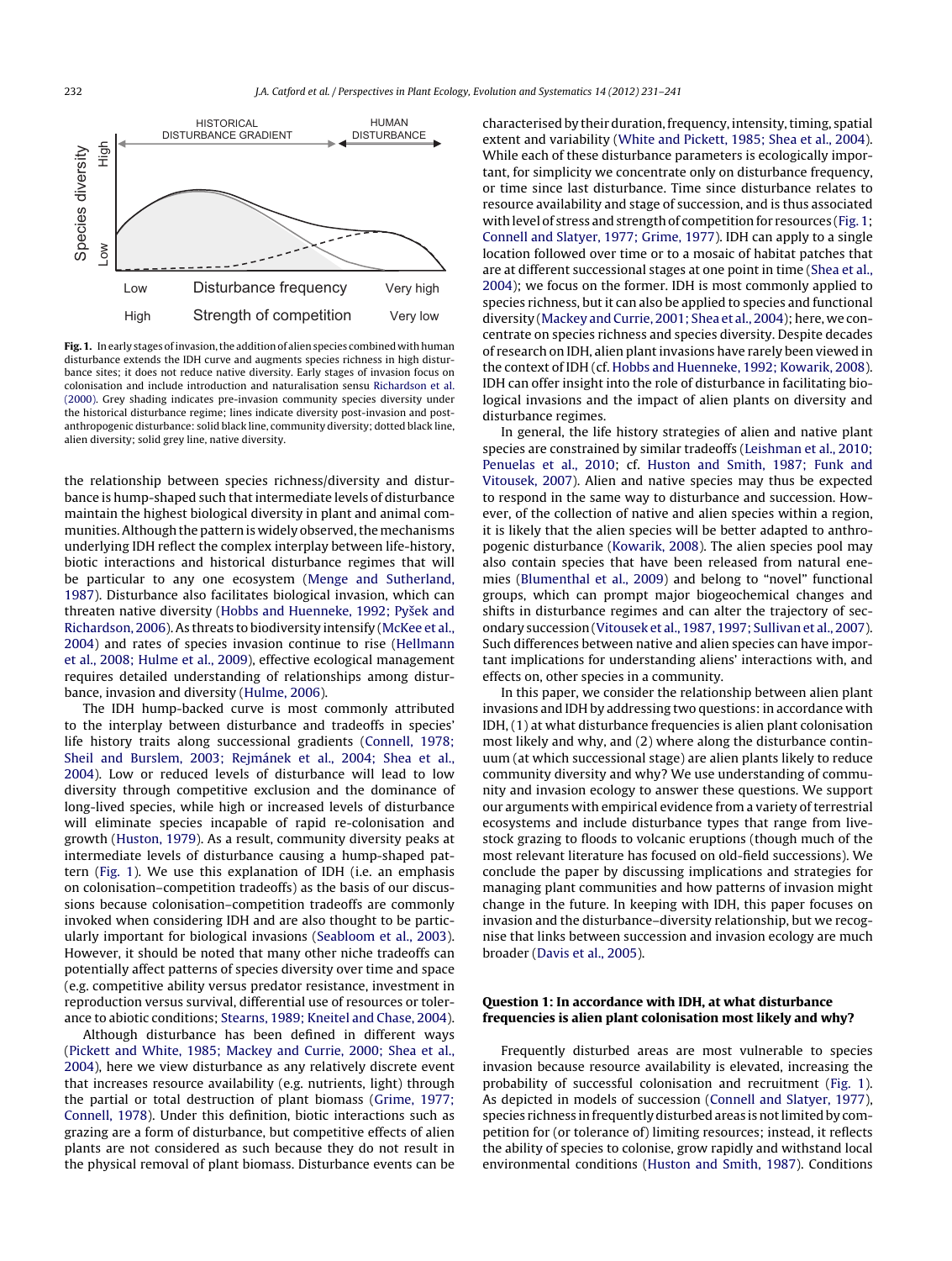following disturbance are particularly amenable to colonisation by both native and alien species, but there are several reasons why alien species are especially successful in these areas. The tendency for most alien species to successfully invade early successional systems can be attributed to their close association with humans, capacity to exploit human disturbance and their novel evolutionary histories, as described below.

Dominance of alien species that colonise soon after disturbance can be heightened when humans alter disturbance regimes, typically by elevating disturbance frequencies or introducing new forms of disturbance ([Fig.](#page-1-0) 1; [Hannah](#page-9-0) et [al.,](#page-9-0) [1995\).](#page-9-0) Having evolved under historical disturbance conditions, native species may be poorly adapted to more frequent or novel forms of disturbance ([Shea](#page-9-0) et [al.,](#page-9-0) [2004\).](#page-9-0) For example, native species of Californian coastal sage scrub are well adapted to natural spring fires but are sensitive to human-mediated ploughing, grazing and autumn fires [\(Fleming](#page-8-0) et [al.,](#page-8-0) [2009\).](#page-8-0) Subsequently, the "novel niches" at the high end of the disturbance gradient may be wholly occupied by alien species more tolerant of such conditions [\(Fig.](#page-1-0) 1; [Moles](#page-9-0) et [al.,](#page-9-0) [2008\).](#page-9-0) Even if some native species can tolerate modified disturbance regimes, alien species may greatly outnumber them and therefore dominate early successional systems. For example, in human-degraded riparian zones of the Hunter River, Australia there are 106 extant early successional alien plant species compared to 26 early successional native ones, and 33 native species associated with mid-late succession are now locally extinct ([Kyle](#page-9-0) [and](#page-9-0) [Leishman,](#page-9-0) [2009\).](#page-9-0) Even in naturally disturbed braided river systems of New Zealand, over 60% of plant species are naturalised aliens ([Williams](#page-10-0) [and](#page-10-0) [Wiser,](#page-10-0) [2004\).](#page-10-0)

Humans can increase the propagule pressure of alien species, and this is most advantageous in early succession where resource availability is high. As well as transporting alien species to the invaded range, humans (intentionally and unintentionally) help to move species around the landscape ([Hodgkinson](#page-9-0) [and](#page-9-0) [Thompson,](#page-9-0) [1997\).](#page-9-0) Species associated with human activities are thus likely to be dispersed more widely [\(Hulme,](#page-9-0) [2009\),](#page-9-0) which extends the dispersal distance of alien species ([Shea](#page-9-0) et [al.,](#page-9-0) [2004\)](#page-9-0) in a way that may be unrelated to their natural dispersal abilities. Humans can also provide alien species with an advantage by planting them in high numbers in gardens, plantations or as agricultural crops [\(Lambdon](#page-9-0) et [al.,](#page-9-0) [2008;](#page-9-0) [Essl](#page-9-0) et [al.,](#page-9-0) [2010\).](#page-9-0) Consequently, they can become over-represented in the local species pool from which colonists are drawn, increasing the likelihood of alien plant establishment ([Simberloff,](#page-9-0) [2009\).](#page-9-0) The invasive grass, Agropyron cristatum, for example, can naturally only disperse over short distances (∼5 m), so its invasion relies on its close proximity to abandoned fields where it was planted ([Heidinga](#page-9-0) [and](#page-9-0) [Wilson,](#page-9-0) [2002\)](#page-9-0) or accidental transportation associated with human activities. Many Pinaecae species (pine family) commonly colonise disturbed environments, but Pinaceae species used in plantation forestry are 2–4 times more likely to naturalise than those without commercial value [\(Essl](#page-8-0) et [al.,](#page-8-0) [2010\).](#page-8-0)

Because alien species propagule pressure is high around areas of human activity (Pyšek et [al.,](#page-9-0) [2010\),](#page-9-0) it is necessarily elevated around areas disturbed by humans. In various models of succession ([Connell](#page-8-0) [and](#page-8-0) [Slatyer,](#page-8-0) [1977;](#page-8-0) [Huston](#page-8-0) [and](#page-8-0) [Smith,](#page-8-0) [1987\),](#page-8-0) rapid colonisation is considered important for occupying space in early succession. The ready supply of alien plant propagules close to disturbed areas may lead to "seed swamping" or earlier arrival of alien propagules post-disturbance, enabling alien species to colonise highly disturbed areas more rapidly than native species (see [Huston](#page-9-0) [and](#page-9-0) [Smith,](#page-9-0) [1987\).](#page-9-0) Human-driven increases in propagule pressure therefore provide a storage and dispersal advantage to alien species, with the greatest benefit occurring in low competition, high disturbance sites [\(Bellingham](#page-8-0) et [al.,](#page-8-0) [2005b\).](#page-8-0)

These propagule pressure effects are often magnified by a "propagule bias" effect. Alien species are a non-random sample of the global species pool [\(Daehler,](#page-8-0) [1998\)](#page-8-0) largely because most aliens are introduced (either deliberately or accidentally) through agriculture, forestry and horticulture ([Lambdon](#page-9-0) et [al.,](#page-9-0) [2008;](#page-9-0) [Essl](#page-9-0) et [al.,](#page-9-0) [2010\).](#page-9-0) Many of these alien species possess traits that preadapt them to exploit disturbance (e.g. high relative growth rate, small seed size, low root–shoot ratios, [Wilsey](#page-10-0) [and](#page-10-0) [Polley,](#page-10-0) [2006;](#page-10-0) [van](#page-10-0) [Kleunen](#page-10-0) et [al.,](#page-10-0) [2010\)](#page-10-0) and be successful in the early stages of succession ([Daehler,](#page-8-0) [2003\).](#page-8-0) Aliens colonising sites with high resource availability often have higher specific leaf area, foliar nutrient content and photosynthetic capacity than native species, which results in faster growth and higher photosynthetic productivity [\(Leishman](#page-9-0) et [al.,](#page-9-0) [2007;](#page-9-0) [Penuelas](#page-9-0) et [al.,](#page-9-0) [2010\).](#page-9-0) Alien species tend to be positioned further along the leaf economics spectrum towards faster growth ([Leishman](#page-9-0) et [al.,](#page-9-0) [2010;](#page-9-0) [Penuelas](#page-9-0) et [al.,](#page-9-0) [2010;](#page-9-0) cf. [Dawson](#page-8-0) et [al.,](#page-8-0) [2011](#page-8-0) for an exception to this finding) and are well adapted to environments with high disturbance and resource availability.

These patterns in life history traits of aliens may partly stem from propagule bias, but they may also reflect that early successional species are more successful invaders than late successional species. Studies comparing the traits of invasive and non-invasive alien plant species can help to disentangle these patterns. [Rejmánek](#page-9-0) [and](#page-9-0) [Richardson](#page-9-0) [\(1996\)](#page-9-0) found that short juvenile period, small seed mass and short interval between large seed crops distinguished 12 invasive from 12 non-invasive pine species. These three traits are associated with early successional conditions in that they enable rapid population growth through early and consistent reproduction, high fecundity, long distance dispersal and high relative seedling growth rate ([Rejmánek](#page-9-0) [and](#page-9-0) [Richardson,](#page-9-0) [1996\).](#page-9-0) Supporting these findings, a meta-analysis that compared growth performance-related traits of 125 invasive and 196 noninvasive plant species revealed that mean trait values for invasive species were consistently higher than those of non-invasive ones ([van](#page-10-0) [Kleunen](#page-10-0) et [al.,](#page-10-0) [2010\).](#page-10-0) These findings suggest that early successional characteristics associated with faster growth do predispose a species to becoming invasive.

Another explanation for the greater success of early successional alien species may lie in enemy release. Although not a universal finding [\(Chun](#page-8-0) et [al.,](#page-8-0) [2010\),](#page-8-0) a reduction in herbivores and pathogens can lead to faster growth and a longer lifespan in the new environment. While enemy release should be beneficial to both early and late successional species, survivorship takes priority over growth as resource availability declines, so plants invest more in defence than productivity as succession progresses [\(Cates](#page-8-0) [and](#page-8-0) [Orians,](#page-8-0) [1975\).](#page-8-0) Consequently, fast growing early successional species have more (and experience greater limitation from) natural enemies than late successional species [\(Davidson,](#page-8-0) [1993\),](#page-8-0) so potentially lose more enemies (in absolute terms) when they leave their home range. As a result, they experience a greater effect of enemy release than stresstolerant species characteristic of late succession ([Blumenthal](#page-8-0) et [al.,](#page-8-0) [2009\).](#page-8-0) The alien species fitness advantage associated with enemy release will therefore be higher in early successional communities ([Blumenthal](#page-8-0) et [al.,](#page-8-0) [2009\).](#page-8-0) This has been proposed as a potential explanation for the great success of many alien species in grasslands [\(Kulmatiski](#page-9-0) et [al.,](#page-9-0) [2008\).](#page-9-0)

In summary, we hypothesise that early stages of succession characterised by frequent disturbance are most susceptible to colonisation by alien plants ([Fig.](#page-1-0) 1). This is consistent with succession theory [\(Wilson,](#page-10-0) [1969\),](#page-10-0) but is accentuated because of human-mediated dispersal advantages, the increased frequency of disturbance in human-modified habitats, and the apparent bias towards early successional species in the alien species pool. The tendency for early successional alien species to experience greater levels of enemy release than later successional species may provide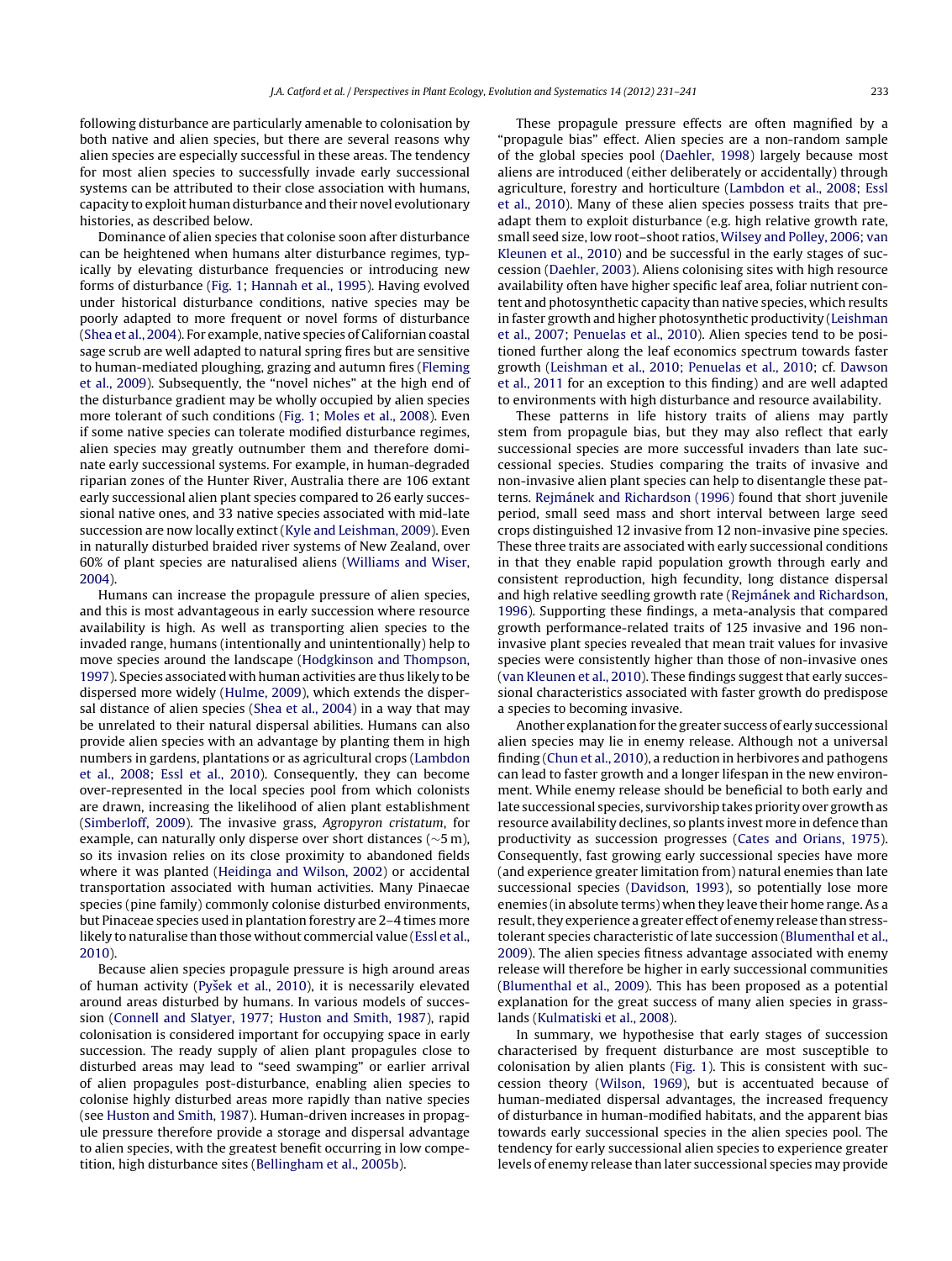<span id="page-3-0"></span>

**Fig. 2.** Once established, invasive alien species able to persist into late successional stages may displace more than one native species causing a shift and reduction in peak diversity. Numbers indicate the mechanism that causes a reduction in diversity, 1: niche pre-emption, 2: apparent competition, 3: interference competition, 4: exploitative competition, 5: transformation of the environment; grey arrows indicate position along the disturbance gradient where mechanisms have greatest effect. Other details as in [Fig.](#page-1-0) 1.

a further fitness advantage for early successional alien invaders. Although we contend that most alien species will colonise and establish in early succession, we note that many alien species can establish and persist into later stages of succession. As discussed below, alien species may also affect native species diversity (Fig. 2). While the hump-shaped curve remains, we predict that the concentration of colonising alien species at the high end of the disturbance spectrum can extend the diversity–disturbance gradient ([Fig.](#page-1-0) 1). Patterns of native and alien species richness in vegetation relevés around Berlin, Germany support this prediction [\(Kowarik,](#page-9-0) [2008\).](#page-9-0)

# **Question 2: In accordance with IDH, where along the disturbance continuum are alien plants likely to reduce community diversity and why?**

Given that IDH relates to patterns of community richness/diversity, this is the currency with which we evaluate the impacts of alien species, particularly because such impacts are often of conservation concern ([Vilà](#page-10-0) et [al.,](#page-10-0) [2011\).](#page-10-0) However, we acknowledge that this is not the only effect of invasions, and that reductions in diversity need not result in local extinction [\(Davis,](#page-8-0) [2003\),](#page-8-0) especially over the short-term.

We propose that there are five main ways in which alien species may reduce local diversity – through niche pre-emption, apparent competition, interference competition, exploitative competition and transformation of the environment. These mechanisms can occur at any point along a disturbance gradient, but some are likely to be more pronounced at particular stages of succession. Competition for resources, for instance, is most important in mid-late succession [\(Grime,](#page-9-0) [1977\),](#page-9-0) so declines in diversity from exploitative competition are expected to be concentrated there (Fig. 2). In contrast, the composition of early successional communities is largely determined by colonisation probabilities [\(Foster](#page-8-0) et [al.,](#page-8-0) [2004\),](#page-8-0) and interspecific interactions are correspondingly weak (as is often assumed in lottery models of community assembly, for example: [Pacala](#page-9-0) [and](#page-9-0) [Tilman,](#page-9-0) [1994\).](#page-9-0) As such, exploitative competition is less important, but alien species can reduce native plant diversity under high disturbance through niche pre-emption and apparent competition. We briefly discuss the five mechanisms below, and illustrate ways in which alien species can exploit these mechanisms and lead to diversity reductions at the community scale.

## (1) Niche pre-emption

When the composition of a community is determined by a lottery, a bias towards alien species in the propagule pool would mean less representation by natives even if species do not interact ([Sale,](#page-9-0) [1977\).](#page-9-0) If alien species have faster growth rates or more efficient dispersal (human-mediated or not) than native colonists, alien species can colonise available microsites first, which will effectively pre-empt native species ([Mwangi](#page-9-0) et [al.,](#page-9-0) [2007\).](#page-9-0) Such displacement is unlikely to cause reductions in total plant diversity, but native diversity may decline, as observed following invasion of the alien annual geophyte Oxalis pes-caprae in Mediterranean olive groves ([Vilà](#page-10-0) et [al.,](#page-10-0) [2006\).](#page-10-0) As a result of its comparatively early and short-season phenology, O. pes-caprae has replaced vulnerable and endemic ruderal species and reduced native species diversity at these frequently disturbed sites. Niche pre-emption impacts patterns of species colonisation, so it will be most evident in, though not restricted to, early succession (Fig. 2).

# (2) Apparent competition

If invasive alien species suffer less from generalist herbivores and pathogens than native species while simultaneously supporting larger populations of these herbivores and pathogens, this can result in apparent competition [\(Eppinga](#page-8-0) et [al.,](#page-8-0) [2006\).](#page-8-0) If some individuals of native species are then replaced by individuals of the less enemy-constrained alien species, diversity can decline because of reductions in species evenness. Apparent competition can occur at anywhere along the disturbance gradient, but will likely have greatest impact in early succession where plant community composition is most likely to be shaped by natural enemies (reflecting the greater number of enemies in early succession; [Blumenthal](#page-8-0) et [al.,](#page-8-0) [2009\).](#page-8-0) In Californian grasslands, experimental addition of the alien annual forb, Brassica nigra, resulted in almost a ninefold increase in the consumer impact of small native mammals on native bunchgrass, Nasella pulchra, inhibiting N. pulchra's establishment ([Orrock](#page-9-0) et [al.,](#page-9-0) [2008\).](#page-9-0)

# (3) Interference competition

Alien colonists may inhibit native species recruitment and performance through interference competition, via such mechanisms as allelopathy ([Vilà](#page-10-0) et [al.,](#page-10-0) [2006\).](#page-10-0) Allelopathic or antimicrobial root exudates of alien species may more strongly suppress natives because native competitors are not adapted to them ([Callaway](#page-8-0) [and](#page-8-0) [Ridenour,](#page-8-0) [2004\).](#page-8-0) For example, phytotoxic root exudates of the invasive Eurasian forb, Centaurea maculosa, were found to markedly reduce the growth (height and leaf number) of native plant species in its invaded range in Montana, but not in its home range in Romania [\(Thorpe](#page-10-0) et [al.,](#page-10-0) [2009;](#page-10-0) cf. [Weir](#page-10-0) et [al.,](#page-10-0) [2010\).](#page-10-0) Interference competition can occur at all stages of succession, but it will likely have the highest impacts in mid succession where species richness is highest and stronger plant–plant interactions are expected (Fig. 2).

## (4) Exploitative competition

Effects of exploitative competition will be most apparent in mid-late succession where resources become limiting and plant diversity is high (Fig. 2). If an alien species is more competitive than its native counterparts, it can co-opt more of the available resources leading to a decline in native species abundance or richness [\(White](#page-10-0) et [al.,](#page-10-0) [2006\).](#page-10-0) In forest ecosystems, the species that pose the greatest threat to community structure and diversity are shade-tolerant species that persist or increase with succession ([Martin](#page-9-0) et [al.,](#page-9-0) [2009\).](#page-9-0) In a recent review, [Martin](#page-9-0) et [al.](#page-9-0) [\(2009\)](#page-9-0) identified 139 invasive alien plant species established in North America that are shade-tolerant. These include Acer platanoides ([Martin](#page-9-0) et [al.,](#page-9-0) [2010\),](#page-9-0) Lonicera tatrica [\(Woods,](#page-10-0) [1993\)](#page-10-0) and Microstegium vimineum [\(Flory](#page-8-0) [and](#page-8-0) [Clay,](#page-8-0) [2010\);](#page-8-0) all of which are present in mid-late succession [\(Table](#page-4-0) 1). Unlike their native competitors, some alien shadetolerant species are still able to achieve rapid growth despite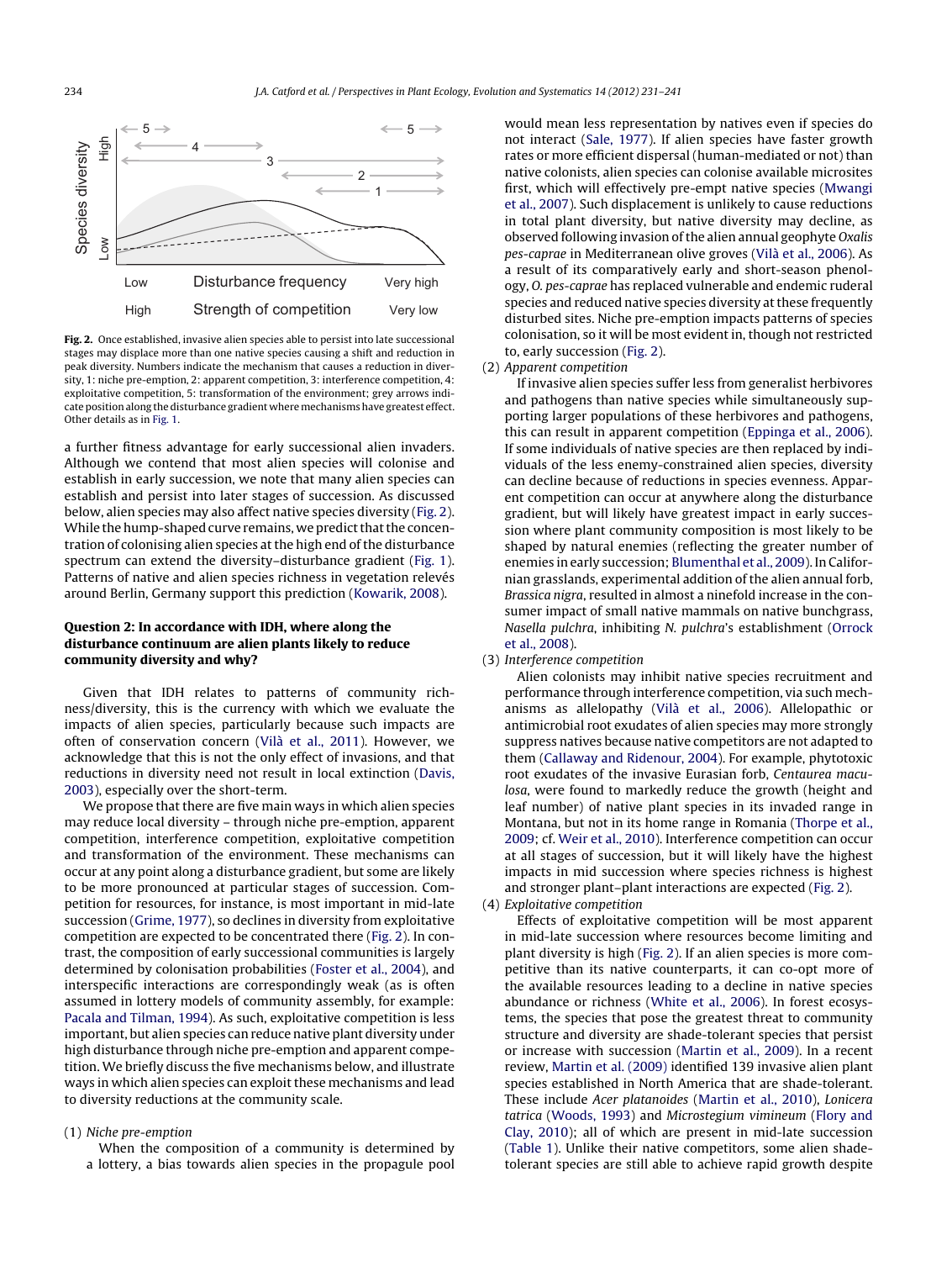#### <span id="page-4-0"></span>**Table 1**

Impacts of invasion on plant diversity: examples of alien plant species that invade early and mid-late stages of succession and displace one or more native species resulting in a reduction in native species diversity or co species diversity. Early succession: stage immediately following a disturbance that has high resource availability and high physical stress; characterised by short-lived species with high fecundity, long dispersal distance growth rates and small stature. Mid-late succession: low physical stress; sere dominated by long-lived species able to effectively compete for, or tolerate, limiting resources ([Grime,](#page-9-0) [1977;](#page-9-0) [Huston](#page-9-0) [and](#page-9-0) [Smith,](#page-9-0) [1987\).](#page-9-0)

| Alien species                                              | Invaded system                                | Early<br>successional | Mid-late<br>successional | Native<br>diversity<br>reduction | Community<br>diversity<br>reduction | Description                                                                                                                                              | References                                                          |
|------------------------------------------------------------|-----------------------------------------------|-----------------------|--------------------------|----------------------------------|-------------------------------------|----------------------------------------------------------------------------------------------------------------------------------------------------------|---------------------------------------------------------------------|
| Oxalis pes-caprae (annual<br>geophyte)                     | Mediterrannean islands                        | $\boldsymbol{X}$      |                          | X                                |                                     | Replaced vulnerable and endemic ruderal species                                                                                                          | Vilà et al. (2006)                                                  |
| Chrysanthemoides<br>monilifera subsp.<br>rotundata (shrub) | Dunes, eastern Australia                      | X                     |                          | X                                | X                                   | Native species richness reduced by 35-75% across a<br>range of life forms in invaded sites                                                               | <b>Mason and French</b><br>(2008)                                   |
| Cinchona pubescens (tree)                                  | Uplands, Santa Cruz,<br>Galápagos             | X                     |                          | X                                | X                                   | Over 50% decline in diversity and cover, but not<br>richness, of native species                                                                          | Jäger et al. (2009)                                                 |
| Imperata cylindrical<br>(rhizomatous grass)                | Longleaf pine flatwoods,<br>Mississippi, USA. |                       | X                        | X                                | X                                   | Reduced plot species richness by 60-80% within<br>3 years; by increasing shade, can displace shorter<br>plants (i.e. most groundcover herbs)             | <b>Brewer</b> (2008)                                                |
| Agropyron cristatum<br>(perennial grass)                   | North American prairie                        | $\boldsymbol{X}$      | X                        | X                                | X                                   | Invades native prairie from abandoned agricultural<br>fields; at 30% cover, reduces overall diversity by 35%<br>(gamma and beta diversity both affected) | Heidinga and Wilson<br>(2002)                                       |
| Taeniatherum<br>caput-medusae (annual<br>grass)            | North American sagebrush                      |                       | X                        | X                                | X                                   | Plant diversity in heavily invaded sites reduced by<br>85% and richness by 60% compared with uninvaded<br>sites.                                         | Davies (2011)                                                       |
| Microstegium vimineum<br>(grass)                           | Forest understoreys, USA                      | X                     | X                        | X                                | X                                   | Reduced native plant species diversity by 38% within<br>two years                                                                                        | <b>Eschtruth and Battles</b><br>(2009) and Flory and<br>Clay (2010) |
| Fallopia spp. (rhizomatous<br>herbs)                       | Europe                                        | X                     | X                        | X                                | X                                   | Reduce species diversity and alter community<br>structure                                                                                                | Hejda et al. (2009)                                                 |
| Tradescantia fluminensis<br>(clonal herb)                  | Forest understoreys, New<br>Zealand           | X                     | X                        | X                                | X                                   | 10-fold reduction in tree seedling species richness in<br>forest understoreys in invaded sites compared with<br>uninvaded sites                          | Standish et al. (2001)                                              |
| Ligustrum robustum subsp.<br>walkeri (shrub)               | La Réunion wet forests                        | X                     | X                        | X                                | X                                   | At least 5 native species threatened with extinction                                                                                                     | Lavergne et al. (1999)                                              |
| Lonicera tatarica (shrubby<br>honeysuckle)                 | woodlands, northeastern<br><b>USA</b>         | X                     | X                        | X                                | X                                   | In mesic stand with rich soil, herb cover and species<br>richness and tree seedling density substantially<br>depressed when L. tatarica cover > 30%      | Woods (1993)                                                        |
| Miconia calvescens (tree)                                  | Rainforests, Tahiti                           | X                     | X                        | X                                | X                                   | Reduced fecundity of understorey trees; almost 50%<br>of Tahiti's endemic species threatened with<br>extinction                                          | Meyer and Florence<br>(1996)                                        |
| Triadica (Sapium) sebifera<br>(tree)                       | Louisiana forests, USA                        | X                     | X                        | X                                | X                                   | Arresting succession from Salix nigra to Nyssa<br>aquatica-Taxodium distichum forest in the<br>Atchafalaya Basin                                         | Rejmánek unpublished                                                |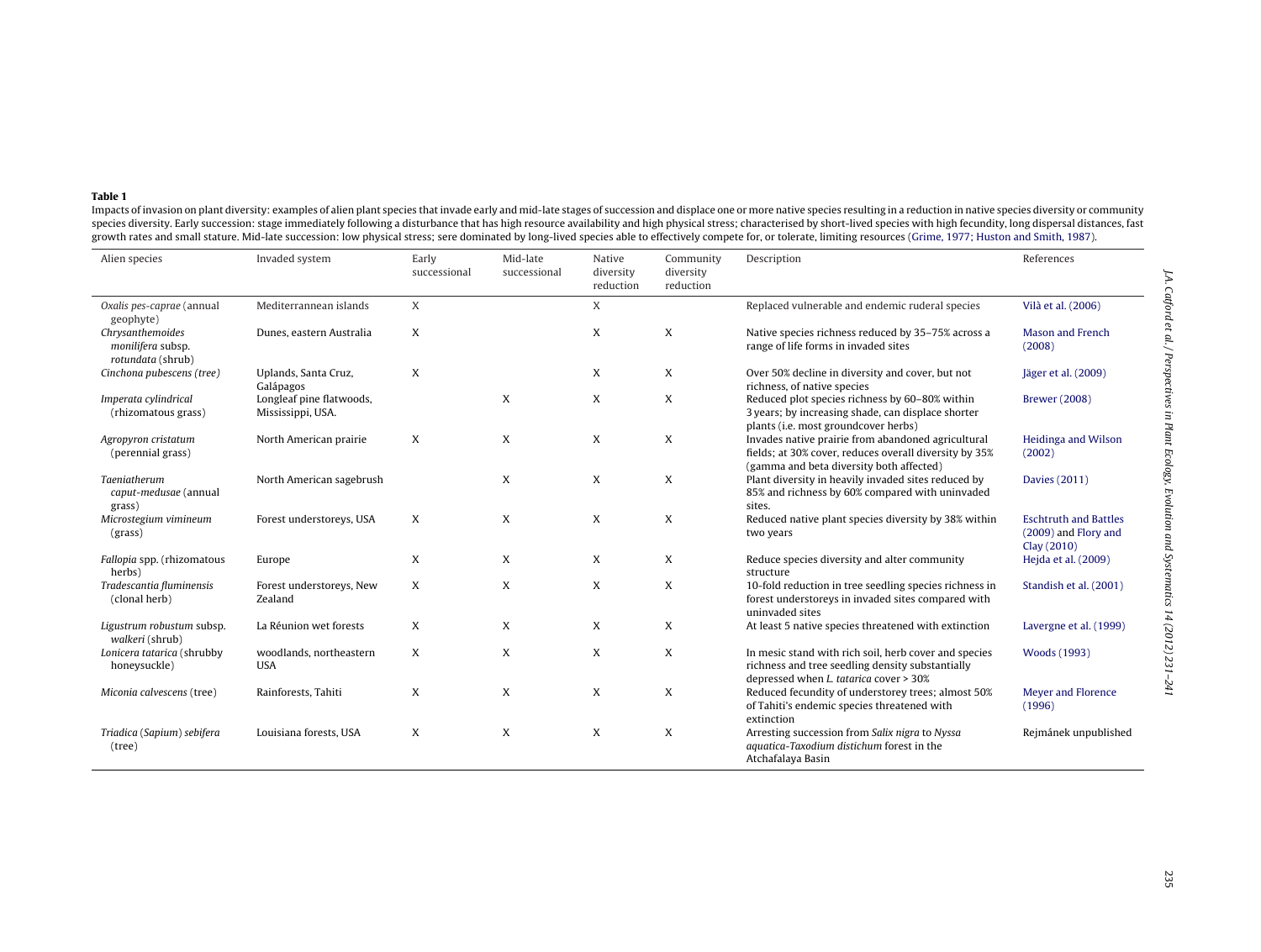the low light conditions [\(Bellingham](#page-8-0) et [al.,](#page-8-0) [2005b;](#page-8-0) [Martin](#page-8-0) et [al.,](#page-8-0) [2010\).](#page-8-0) Fast growth rates are associated with competitive ability ([Grime,](#page-9-0) [1977\)](#page-9-0) and invasiveness [\(van](#page-10-0) [Kleunen](#page-10-0) et [al.,](#page-10-0) [2010\).](#page-10-0) The ability to maintain relatively high growth despite low light conditions will ensure that an invasive alien species can secure a greater share of resources and thus be highly invasive even in undisturbed forests. An advantage through exploitative competition is not necessarily limited to shade-tolerance: species differ in their tolerance to other resources, such as moisture and nutrients ([Connell](#page-8-0) [and](#page-8-0) [Slatyer,](#page-8-0) [1977\).](#page-8-0)

(5) Transformation

Some alien plants promote or inhibit disturbance by transforming the habitats they invade because of their growth form, ecology or life history characteristics ([Richardson](#page-9-0) et [al.,](#page-9-0) [2000\).](#page-9-0) By maximising or minimising the frequency of disturbance over a sequence of disturbance events, these species can attain an advantage over resident species by maintaining particular conditions or disturbance regimes. Among the best-known examples are alien grasses that alter fire regimes. A variety of alien C3 and C4 grasses have promoted fire in Hawaii, North, Central and South America, South Africa and Australia ([D'Antonio](#page-8-0) [and](#page-8-0) [Vitousek,](#page-8-0) [1992\).](#page-8-0) In northern Australia, savannas dominated by the alien grass Andropogon gayanus have a fuel load up to seven times higher than native grass savannas. The resultant increase in fire frequency and intensity causes tree mortality, reduces understorey diversity and promotes a self-sustaining grass-fire cycle ([Rossiter](#page-9-0) et [al.,](#page-9-0) [2003\).](#page-9-0) At the other end of the spectrum, highly competitive species can inhibit disturbance (e.g. Ammophila arenaria stabilises sand dunes: [Buell](#page-8-0) et [al.,](#page-8-0) [1995\)](#page-8-0) potentially preventing succession from being reset. Through positive feedbacks on disturbance, self-perpetuating monocultures, or near-monocultures, can form resulting in a flattened (and then a shortened) IDH curve. If an invasive alien species maintains conditions or a disturbance regime that did not exist previously, then the pre-invasion diversity–disturbance curve may no longer apply. This transformation might be interpreted as an alternate stable state, but it may be more accurately referred to as an alternate transient state ([Fukami](#page-9-0) [and](#page-9-0) [Nakajima,](#page-9-0) [2011\);](#page-9-0) its length of persistence is uncertain.

These five mechanisms are not limited to alien species, but alien species can potentially have a greater impact on community diversity than native species because of their novel evolutionary histories and association with humans; these may allow them to overcome life history tradeoffs that are associated with competition and colonisation. Longer-lived aliens that are expected to dominate later in succession may colonise earlier and in greater numbers because offrequent human-mediated dispersal and introduction. These species can displace shorter-lived species that are typically the most successful colonists after a disturbance. Instead of a gradual change from shorter- to longer-lived species as the former die, species composition and diversity will then remain similar through early to mid succession and the associated peak in diversity at mid succession will decrease [\(Fig.](#page-3-0) 2). Elevated propagule pressure can also help early successional alien species to persist into later stages of succession.

On arrival in a new range, alien species may lose specialist and generalist enemies ([Keane](#page-9-0) [and](#page-9-0) [Crawley,](#page-9-0) [2002\),](#page-9-0) they may form new symbiotic relationships ([Mitchell](#page-9-0) et [al.,](#page-9-0) [2006\)](#page-9-0) and their allelopathic chemicals may become "novel weapons" that more effectively suppress competitors ([Callaway](#page-8-0) [and](#page-8-0) [Ridenour,](#page-8-0) [2004\).](#page-8-0)As with human-mediated dispersal and increased propagule pressure, these altered dynamics may allow some alien species to establish or persistin conditions to which they are otherwise poorly adapted ([Table](#page-6-0) 2; [DeWalt](#page-8-0) et [al.,](#page-8-0) [2004;](#page-8-0) [Martin](#page-8-0) et [al.,](#page-8-0) [2010\).](#page-8-0)

Focusing on enemy release, early successional species that are released from natural enemies may be able to persist into later stages of succession ([DeWalt,](#page-8-0) [2005;](#page-8-0) [Kulmatiski](#page-8-0) et [al.,](#page-8-0) [2008\).](#page-8-0) If latesuccessional species are released from enemies against which they normally invest resources for defence, they may re-allocate these resources towards development of faster growth rates and seed production ([Joshi](#page-9-0) [and](#page-9-0) [Vrieling,](#page-9-0) [2005\);](#page-9-0) this would enable them to colonise a greater number of sites in early succession ([Blumenthal](#page-8-0) et [al.,](#page-8-0) [2009\).](#page-8-0) For example, A. platanoides, an invasive tree in the US, is able to maintain high growth rates under low light [\(Martin](#page-9-0) et [al.,](#page-9-0) [2010\).](#page-9-0) In its introduced range, A. platanoides suffers three times less herbivory than it its native range [\(Adams](#page-8-0) et [al.,](#page-8-0) [2009\),](#page-8-0) and it experiences less herbivore attack than a native congener [\(Cincotta](#page-8-0) et [al.,](#page-8-0) [2009\).](#page-8-0) As well as high physiological plasticity ([Martin](#page-9-0) et [al.,](#page-9-0) [2010\),](#page-9-0) the ability of this species to occupy and maintain high growth rates in a variety of environmental conditions may partly relate to enemy release. The invasive shrub Clidemia hirta similarly benefits from reduced herbivory in its introduced range enabling it to invade forest understoreys where it is not normally found in its native range, as well as the open habitats that it usually occupies ([DeWalt](#page-8-0) et [al.,](#page-8-0) [2004\).](#page-8-0)

Together, the five mechanisms discussed above can potentially reduce diversity at any point along the (historical) disturbance gradient ([Fig.](#page-3-0) 2). Depending on the number of alien colonists and the degree to which disturbance frequencies have been elevated, invasion may result in a bimodal hump-shaped curve. It seems more likely, however, that the unimodal curve will remain, with peak diversity reduced. The greatest losses in diversity will occur in mid-late succession where diversity and competition are high ([Fig.](#page-3-0) 2). To date, there has only been a modest amount of evidence to support this prediction. This may reflect that there has been insufficient time to witness competitive impacts of invasive species on diversity [\(Davis,](#page-8-0) [2003\),](#page-8-0) particularly in relatively undisturbed environments where invasion is necessarily slower and also less frequently examined ([Martin](#page-9-0) et [al.,](#page-9-0) [2009\).](#page-9-0) However, impacts of some mid-late successional alien species are increasingly being documented. The alien perennial grass Agropyron cristatum invades undisturbed mixed-grass prairie in the northern Great Plains of Canada and reduces species richness by c. 70% and species diversity by 45% ([Christian](#page-8-0) [and](#page-8-0) [Wilson,](#page-8-0) [1999\).](#page-8-0) Grasslands dominated by this alien grass are stable for decades and experience little reciprocal invasion by native species [\(Heidinga](#page-9-0) [and](#page-9-0) [Wilson,](#page-9-0) [2002\).](#page-9-0) The shade tolerant alien tree Miconia calvescens invades Tahitian rainforests ([Meyer](#page-9-0) [and](#page-9-0) [Florence,](#page-9-0) [1996\)](#page-9-0) and by intercepting light, its dense canopies have reduced the fecundity and reproductive capacity of two endemic understorey trees (Psychotria speciosa and Psychotria tahitensis, [Meyer](#page-9-0) et [al.,](#page-9-0) [2003\).](#page-9-0) It has been predicted that, without intervention, up to 50 of Tahiti's 107 endemic plant species may go extinct as a result of this single alien species ([Meyer](#page-9-0) [and](#page-9-0) [Florence,](#page-9-0) [1996\).](#page-9-0)

Summarizing the impacts of invaders on the IDH curve ([Fig.](#page-3-0) 2), we suggest that colonists in early successional communities may impact native diversity through apparent competition and niche pre-emption, but this will result in the smallest reduction in diversity (typically a one-for-one displacement). We predict that mid-late successional invasions will have a larger impact on native diversity (potentially a one-for-many displacement), being driven by exploitative competition and the ability of alien species to circumvent some evolutionary tradeoffs. In the case of species that transform the environment, we propose that the greatest reduction in diversity will also occur in mid-late succession but diversity will be affected across all successional stages. By altering disturbance regimes, this subset of species seems to fundamentally interfere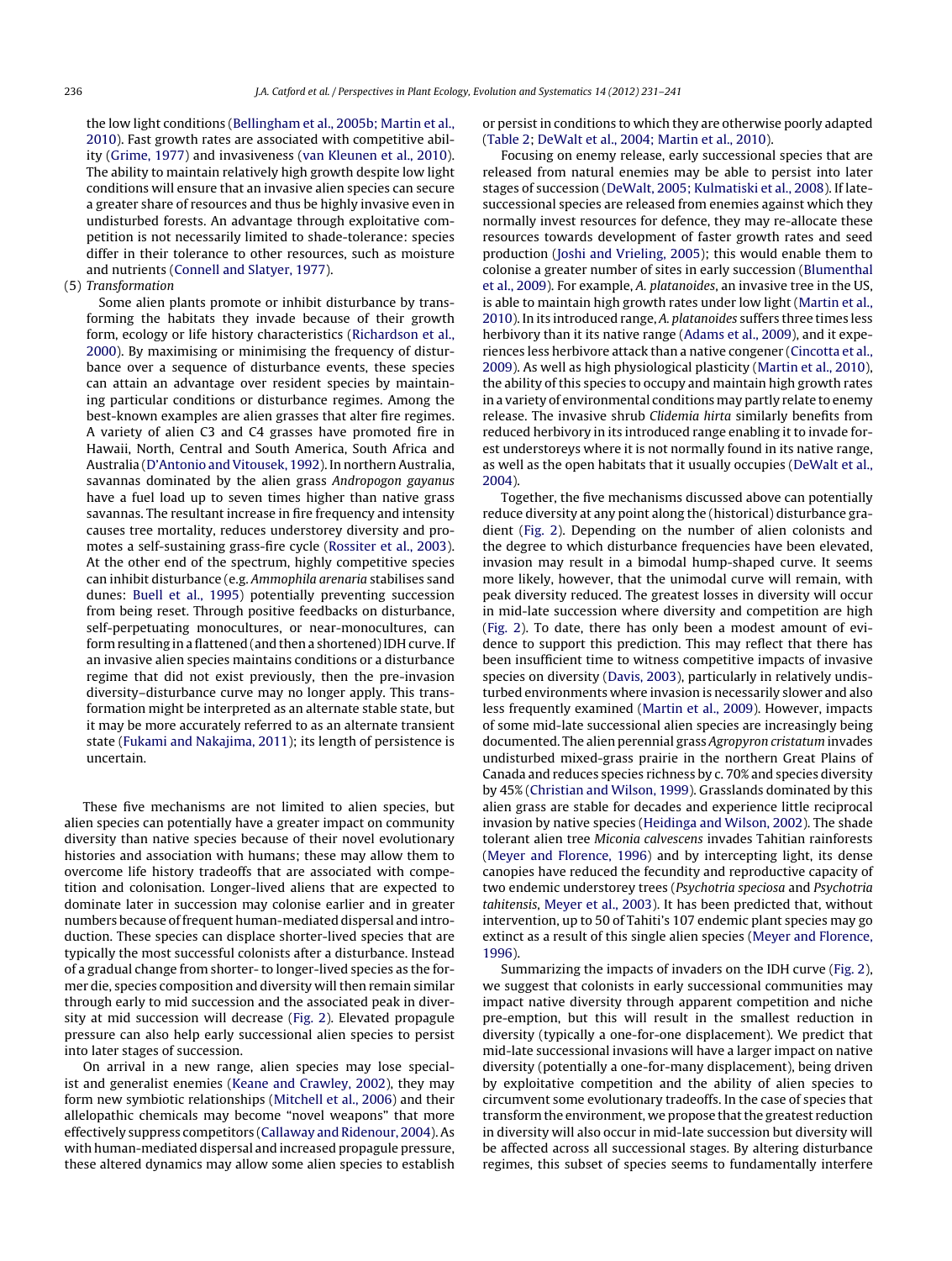#### <span id="page-6-0"></span>**Table 2**

Examples of some invasive alien species that may alter the appearance of IDH curve and the mechanisms by which they do so: (a) species that circumvent some life history tradeoffs, and (b) species that alter the frequency of disturbance inhibiting succession.

| Alien species                             | Mechanism for altering IDH prediction                                                                                                   | Ecosystem                           | References                                                |
|-------------------------------------------|-----------------------------------------------------------------------------------------------------------------------------------------|-------------------------------------|-----------------------------------------------------------|
| (a) Avoid evolutionary tradeoff           |                                                                                                                                         |                                     |                                                           |
| Acer platanoides (tree)                   | Enemy release; high physiological<br>plasticity; shade tolerance                                                                        | Forests, USA                        | Adams et al. (2009) and Martin<br>et al. (2010)           |
| Bischofia javanica (tree)                 | High physiological plasticity; shade<br>tolerance; rapid growth                                                                         | Wet forests, oceanic islands, Japan | Hata et al. (2006)                                        |
| Clidemia hirta (shrub)                    | Enemy release; shade tolerance                                                                                                          | Forest understoreys, Hawaii         | DeWalt et al. (2004)                                      |
| Ligustrum robustrum subsp. walkeri (tree) | Shade tolerance; rapid growth                                                                                                           | Wet forests, La Réunion             | Lavergne et al. (1999)                                    |
| Miconia calvescens (tree)                 | Enemy release; shade tolerance;<br>ruderal characteristics, e.g. fast growth<br>rates, prolific seed production, efficient<br>dispersal | Wet forests, Tahiti                 | Meyer and Florence (1996)                                 |
| Microstegium vimineum (grass)             | Enemy release; high propagule<br>pressure; high physiological plasticity;<br>shade tolerance                                            | Forest understoreys, USA            | Eschtruth and Battles (2009)<br>and Flory and Clay (2010) |
| Pittosporum undulatum (tree)              | High physiological plasticity; shade<br>tolerance; rapid growth                                                                         | Wet forests, Jamaica                | Bellingham et al. (2005b)                                 |
| (b) Transform environment in their favour |                                                                                                                                         |                                     |                                                           |
| Ammophila arenaria (grass)                | Decrease soil disturbance                                                                                                               | Coastal dunes, California, USA      | Buell et al. (1995)                                       |
| Andropogon gayanus (grass)                | Increase fire frequency: higher fuel<br>load increases fire frequency and<br>intensity                                                  | Tropical savannas, Australia        | Rossiter et al. (2003)                                    |
| Mimosa pigra (shrub)                      | Decrease fire frequency                                                                                                                 | Wetlands, northern Australia        | Lonsdale and Miller (1993)                                |
| Multiple grass species                    | Increase fire frequency: promote<br>self-sustaining grass-fire cycle                                                                    | Multiple ecosystems, worldwide      | D'Antonio and Vitousek (1992)                             |

with the process of succession. While they typically maintain communities at either very late or early stages of succession, over time species that transform ecosystems may affect community composition at all successional stages by shifting disturbance frequencies in a particular direction, decoupling the relationship between disturbance and diversity in the invaded ecosystems. When extended to evolutionary timeframes though (and assuming no further invasion by other transformers), other species in the area will likely adapt to a transformed system, but this process of rebuilding diversity is slow.

Empirical evidence (cited above) supports various elements of our integration of IDH and alien plantinvasion ([Figs.](#page-1-0) 1 and 2). However, field surveys along disturbance gradients will help to provide more rigorous tests of our predicted patterns. Manipulative studies will be required to assess the validity of specific mechanisms. This is no small task, but many useful experiments could be carried out within a context of adaptive management. Ultimately, we expect our framework to be valuable for informing biodiversity management.

## **Discussion**

#### Management implications

In light of the mechanisms and impacts of invasion, there appear to be four main approaches for responding to and managing invasion: do nothing; control introduction and manage the propagule of supply alien and native species; manage environmental conditions; and manage invasive species populations. These approaches are not mutually exclusive and a combination of strategies will likely be required.

# (1) Do nothing – let succession take its course

Supporting the notion that alien species tend to be early successional colonists, several studies have shown that the proportion of alien species significantly decreases with time since disturbance ([Bellingham](#page-8-0) et [al.,](#page-8-0) [2005a;](#page-8-0) [Murphy](#page-8-0) et [al.,](#page-8-0) [2008\).](#page-8-0) Active restoration of invaded areas by removal of alien

species immediately following disturbance may therefore be unnecessary ([Dewine](#page-8-0) [and](#page-8-0) [Cooper,](#page-8-0) [2008\),](#page-8-0) and can even be counterproductive [\(D'Antonio](#page-8-0) [and](#page-8-0) [Meyerson,](#page-8-0) [2002\).](#page-8-0) In fact, alien plants able to tolerate anthropogenic increases in disturbance may play a valuable role in secondary succession and ecosystem restoration ([Ewel](#page-8-0) [and](#page-8-0) [Putz,](#page-8-0) [2004\),](#page-8-0) particularly if the native species pool is impoverished because of anthropogenic activities. However, there are several arguments against this as outlined below.

Alien plant species that colonise and dominate soon after disturbance can alter ecosystem function and properties and can potentially alter successional pathways ([Vitousek](#page-10-0) et [al.,](#page-10-0) [1987;](#page-10-0) [Peltzer](#page-10-0) et [al.,](#page-10-0) [2009\),](#page-10-0) even though the alien species may be relatively short-lived and subsequently replaced by native species ([Sullivan](#page-10-0) et [al.,](#page-10-0) [2007\).](#page-10-0) Although the success of many alien species seems to relate to early successional characteristics, some invasive species can outcompete functionally similar native species and persist and dominate over long periods of time ([Christian](#page-8-0) [and](#page-8-0) [Wilson,](#page-8-0) [1999\).](#page-8-0) It has been hypothesised that alien species establish in high disturbance areas first and, from there, they can adapt to and colonise sites with different environmental conditions ([Clark](#page-8-0) [and](#page-8-0) [Johnston,](#page-8-0) [2011\).](#page-8-0) And, of course, not all alien species are early successional species that will be replaced over time; some are long-lived K-strategists that are highly competitive, can invade undisturbed areas and can persist for decades ([Wilsey](#page-10-0) et [al.,](#page-10-0) [2009;](#page-10-0) [van](#page-10-0) [Kleunen](#page-10-0) et [al.,](#page-10-0) [2010\).](#page-10-0)

## (2) Control introduction and manage propagule supply

Preventing the introduction and establishment of invasive alien species will obviously be the most effective management strategy. Weed risk assessment approaches used in quarantine and biosecurity are typically based on alien species' life history traits, environmental preferences and a species' current weed status in other countries, but they rarely assess the likely impact of an invasive plant ([Hulme,](#page-9-0) [2012\).](#page-9-0) We have argued that species invading mid-successional seres tend to have the greatest impact on diversity and these species might have several distinguishing characteristics that can be included in weed risk assessments. For example, species that achieve success through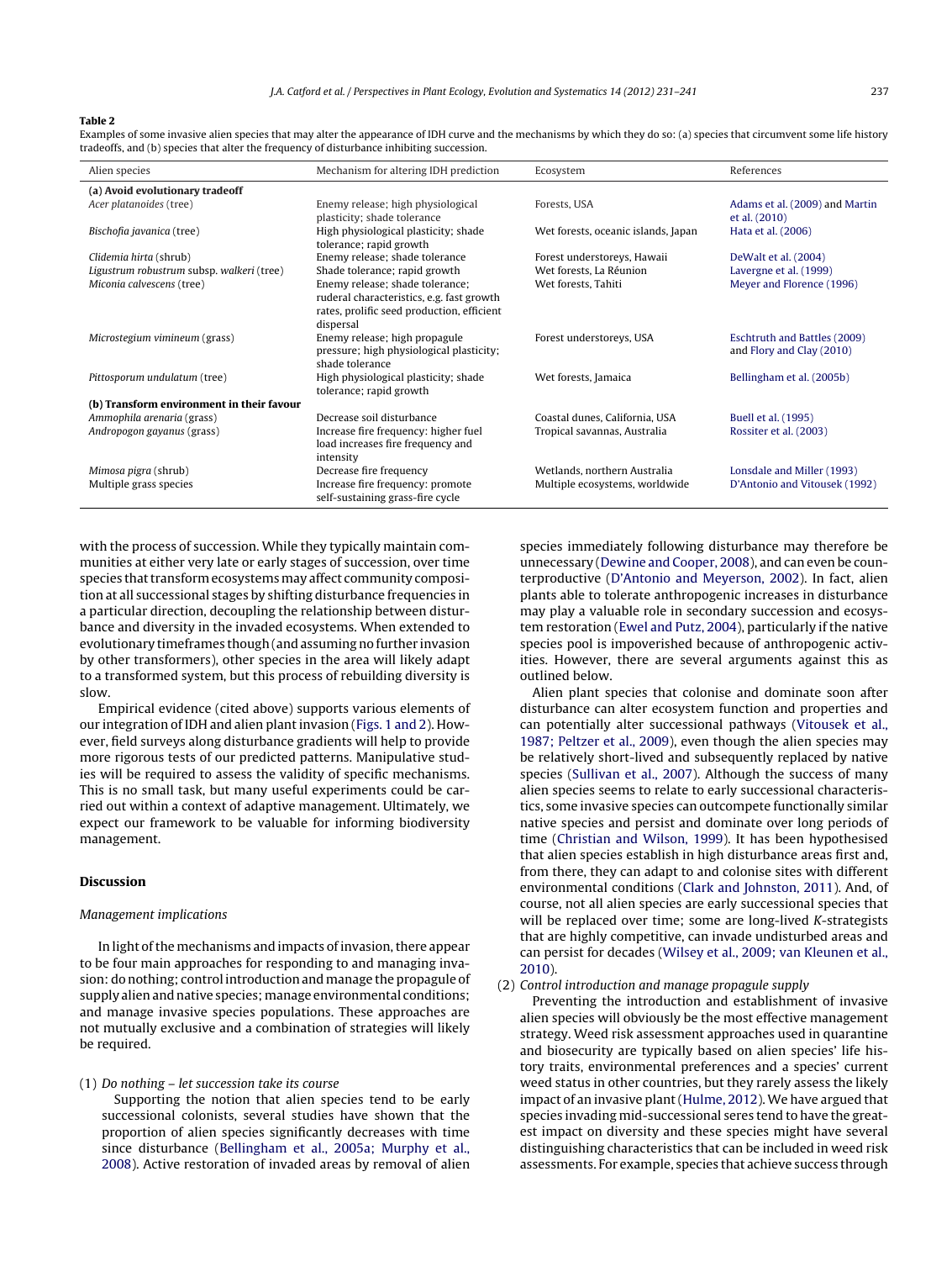exploitative competition can be identified based on their tolerance to low resource availability combined with traits such as high physiological plasticity, high fecundity, ability to reach reproductive maturity early, ability to resprout, a large seedbank, fast growth rate, and/or release from enemies ([Meyer](#page-9-0) [and](#page-9-0) Florence, 1996; Bellingham et al., 2005b; Martin et al., 2010; [van](#page-9-0) [Kleunen](#page-9-0) et [al.,](#page-9-0) [2010\).](#page-9-0) The trait values of alien species should be considered relative to the recipient community with the idea that the more novel a functional group to which an alien species belongs, the greater the potential impact ([Callaway](#page-8-0) [and](#page-8-0) [Ridenour,](#page-8-0) [2004;](#page-8-0) [Brewer,](#page-8-0) [2008\).](#page-8-0)

To reduce the establishment of alien species and impacts of niche pre-emption, reducing propagule pressure of alien species and increasing the propagule supply of native species could tilt the balance towards native species (or at least put them on a more level playing field). Sources of alien species propagules could be reduced by e.g. preventing urbanisation close to nature reserves [\(von](#page-10-0) [der](#page-10-0) [Lippe](#page-10-0) [and](#page-10-0) [Kowarik,](#page-10-0) [2008;](#page-10-0) cf. [Teo](#page-10-0) et [al.,](#page-10-0) [2003\),](#page-10-0) managing botanic garden and crop/plantation species in vicinity of important ecosystems [\(Hulme,](#page-9-0) [2011\),](#page-9-0) and focusing control efforts on reducing spread from alien invasion hotspots (Ibáñez et [al.,](#page-9-0) [2009\).](#page-9-0) Native species suitable for direct sowing should be selected based on their traits and ability to establish and persist under the current environmental conditions [\(Funk](#page-9-0) et [al.,](#page-9-0) [2008;](#page-9-0) [Moles](#page-9-0) et [al.,](#page-9-0) [2008\).](#page-9-0) This approach will be particularly valuable (and effective) in systems that have experienced environmental modification and those in early succession where colonisation opportunities are at their highest, including alien-dominated systems [\(Christian](#page-8-0) [and](#page-8-0) [Wilson,](#page-8-0) [1999;](#page-8-0) [Davis](#page-8-0) [and](#page-8-0) [Pelsor,](#page-8-0) [2001\).](#page-8-0)

# (3) Manage environmental conditions

In situations where the relative abundance of alien species has increased following environmental modification ([Catford](#page-8-0) et [al.,](#page-8-0) [2011\),](#page-8-0) it may be more effective to target the cause of the problem (e.g. altered disturbance regimes) than attempt to manage plant populations directly, i.e. the symptom [\(MacDougall](#page-9-0) [and](#page-9-0) [Turkington,](#page-9-0) [2005;](#page-9-0) [Hulme,](#page-9-0) [2006\).](#page-9-0) For example, the invasive grass Cortaderia jubata is the only species in the local species pool capable of growing along severely eroded road cuts in California (Fig. 3). Rather than applying herbicide to control C. jubata, it would be more effective to reduce the disturbance frequency by stabilising the soil; this would provide suitable conditions for a greater range of species, including natives (M. Rejmánek, unpublished).

The ability of some alien species to modify environmental conditions in their favour means that these species have the greatest potential to alter the character and function of an ecosystem. If management is committed and sustained, directly targeting the environmental parameter that these species change may be a useful control technique, as seen in control burns of the alien fire-suppressing species Mimosa pigra in Australia [\(Lonsdale](#page-9-0) [and](#page-9-0) [Miller,](#page-9-0) [1993\).](#page-9-0) The addition of carbon-rich substrates may reduce the legacy of high N in soils colonised by nitrogen-fixing aliens, and activated charcoal may be used to neutralise impacts of harmful allelochemicals [\(Hulme,](#page-9-0) [2006\).](#page-9-0) However, such management actions may be hard to execute (e.g. promoting fire), may have non-target impacts, and – unless the target species is eradicated – may be futile over the long term as the species will continue to modify the habitat. Modifying aspects of the environment that these species do not actively change may warrant exploration. For example, altering river flow regimes (e.g. higher water table, earlier springfloods)may inhibit growthandgerminationofthe alien Impatiens glandulifera in riparian zones in Europe [\(Tickner](#page-10-0) et [al.,](#page-10-0) [2001\),](#page-10-0) though it may come at the cost of inhibiting native species or facilitating other alien species [\(Hulme](#page-9-0) [and](#page-9-0) [Bremner,](#page-9-0) [2006\).](#page-9-0)

(4) Manage invasive species populations to reduce their impact For some highly invasive species, it may be more effective to focus on weed control techniques that directly target their populations. Traditional control techniques like herbicide use and mechanical removal may help to alleviate the competitive effects of some species and limit further spread. Highly invasive, competitive species that have experienced enemy release may be suitable targets for biological control; fast-growing species typically benefit the most from enemy release ([Blumenthal](#page-8-0) et [al.,](#page-8-0) [2009\),](#page-8-0) so they should be a priority.

## Future trends

Global increases in international trade and changes to trading routes will bring new species to different areas ([Hulme,](#page-9-0) [2009\),](#page-9-0) and demands of industry for different plant types will ensure that species with a increasing variety of life history traits are introduced. Even tropical forests, which are typically considered more resistant to invasion than other ecosystems, are likely to experience increased numbers of alien species as forestry practices shift to planting shade-tolerant alien species that can persist in lower light environments characteristic of late succession [\(Fine,](#page-8-0) [2002\).](#page-8-0) If the propagule bias towards early successional species is reduced in the future, many more alien species will be able to occupy late successional stages and the potential for new negative impacts will



**Fig. 3.** Cortaderia jubata (Pampas grass) growing along severely eroded road cuttings in coastal areas of California, USA. This apomictic South American species establishes under very high disturbance frequencies that native species cannot tolerate. When herbicides are used to kill C. jubata, more erosion follows precipitating further invasion. Source: M. Rejmánek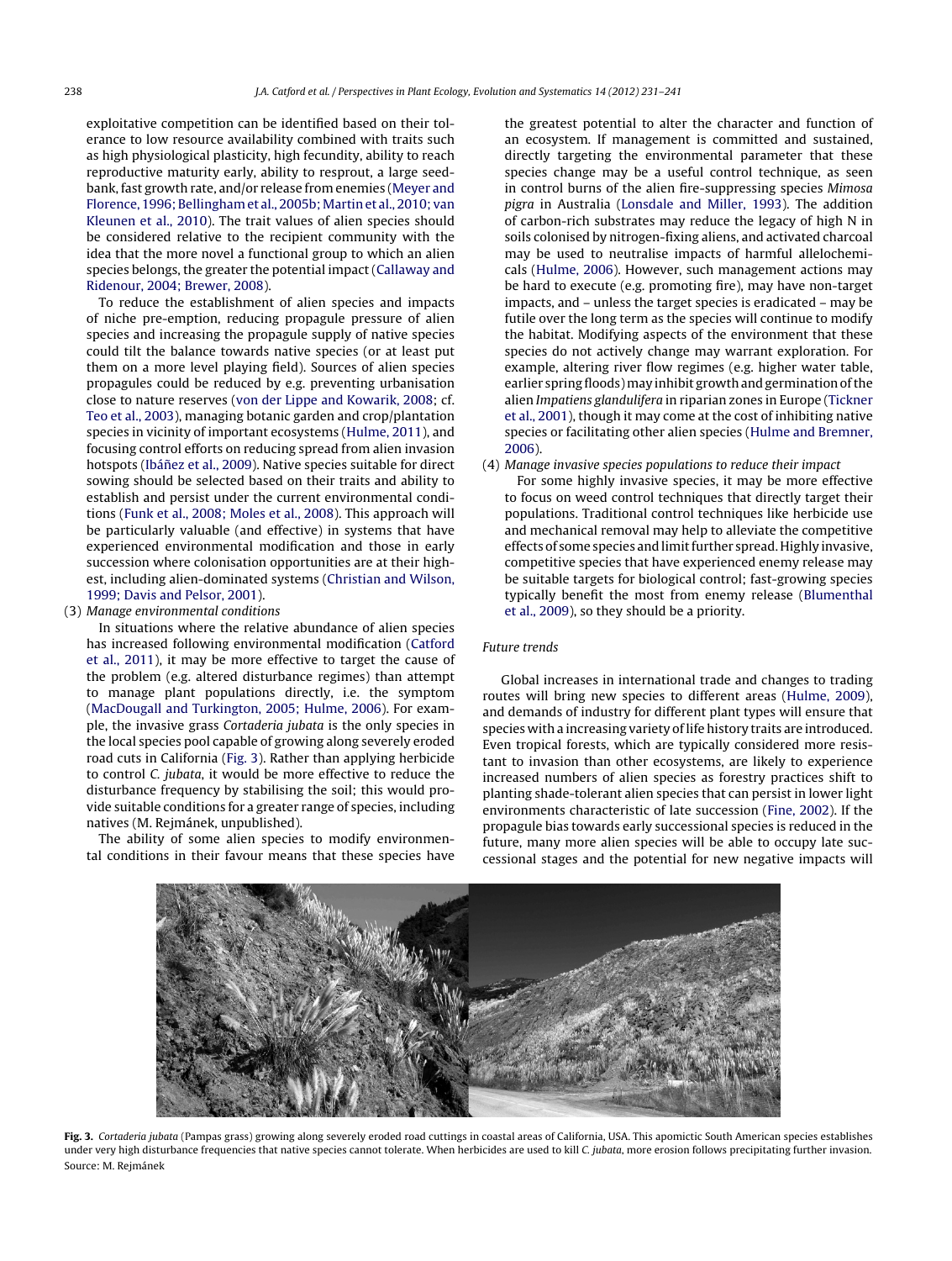<span id="page-8-0"></span>increase. Even if all species introductions ceased today, impacts would neverthless continue to rise (Essl et al., 2011). In addition to the lag-phase common to many plant invasions (Aikio et al., 2010), the slower rate of absolute invasion by late successional species means that many alien species already introduced into ecosystems may have gone unnoticed. This trend is exacerbated by the dearth of invasion research in late successional communities ([Martin](#page-9-0) et [al.,](#page-9-0) [2009\).](#page-9-0)

While most alien species appear to respond in much the same way as native species, a crucial fraction of the alien species pool can significantly affect the ecosystems they invade (Christian and Wilson, 1999; Liao et al., 2008). As ecosystems are increasingly altered through biological invasions and environmental modification ([Hobbs](#page-9-0) et [al.,](#page-9-0) [2006\),](#page-9-0) potential differences between alien and native species' effects on ecological processes must continue to be examined. There is already empirical evidence to suggest that the novel evolutionary histories of alien species affect the way community diversity is maintained, and that diversity is maintained at a lower level than in communities made up of coevolved native species [\(Wilsey](#page-10-0) et [al.,](#page-10-0) [2009;](#page-10-0) [Penuelas](#page-10-0) et [al.,](#page-10-0) [2010\).](#page-10-0)

The scenarios and examples explored in this paper illustrate that IDH is a useful framework for understanding ecological communities and for highlighting ways in which alien species can affect diversity across a broad range of systems. However, because of the novel evolutionary histories of alien species and the anthropogenic context in which they invade, disturbance levels that maximise total diversity in invaded communities may differ from those that maximise native diversity. In particular, alien plants that can overcome some life history tradeoffs and those that transform disturbance regimes may alter the hump-shaped curve that IDH predicts. With increasing rates of invasion [\(Hulme](#page-9-0) et [al.,](#page-9-0) [2009\)](#page-9-0) and the advent of novel ecosystems ([Hobbs](#page-9-0) et [al.,](#page-9-0) [2006\),](#page-9-0) the role and response of these species in community dynamics should be a research priority.

#### **Acknowledgements**

Ideas for this paper were developed at workshops supported by the ARC-NZ Research Network for Vegetation Function – Invasive Plants in Tropics (leader: BDH). Thanks to other working group members, Ragan Callaway and Saara DeWalt. Comments from the editors and three anonymous reviewers helped us improve the manuscript. JAC was partly supported by the Applied Environmental Decision Analysis CERF; HTM, AWS, BDH and DAW were supported by CSIRO; JP was partly supported by AV0Z60050516 and IAA600050811 (Academy of Sciences of the Czech Republic); PJB was partly supported by the NZ Ministry of Science and Innovation (Ecosystem resilience OBI).

## **References**

- Adams, J., Fang, W., Callaway, R., Cipollini, D., Newell, E., 2009. A cross-continental test of the Enemy Release Hypothesis: leaf herbivory on Acer platanoides (L.) is three times lower in North America than in its native Europe. Biol. Invasions 11, 1005–1016.
- Aikio, S., Duncan, R.P., Hulme, P.E., 2010. Lag-phases in alien plant invasions: separating the facts from the artefacts. Oikos 119, 370–378.
- Bellingham, P.J., Peltzer, D.A., Walker, L.R., 2005a. Contrasting impacts of a native and an invasive exotic shrub on flood-plain succession. J. Veg. Sci. 16, 135–142.
- Bellingham, P.J., Tanner, E.V.J., Healey, J.R., 2005b. Hurricane disturbance accelerates invasion by the alien tree Pittosporum undulatum in Jamaican montane rain forests. J. Veg. Sci. 16, 675–684.
- Blumenthal, D., Mitchell, C.E., Pyšek, P., Jarošík, V., 2009. Synergy between pathogen release and resource availability in plant invasion. Proc. Natl. Acad. Sci. U. S. A. 106, 7899–7904.
- Brewer, S., 2008. Declines in plant species richness and endemic plant species in longleaf pine savannas invaded by Imperata cylindrica. Biol. Invasions 10, 1257–1264.
- Buell, A.C., Pickart, A.I., Stuart, I.D., 1995. Introduction history and invasion patterns of Ammophila arenaria on the north coast of California. Conserv. Biol. 9, 1587–1593.
- Callaway, R.M., Ridenour, W.M., 2004. Novel weapons: invasive success and the evolution of increased competitive ability. Front. Ecol. Environ. 2, 436–443.
- Cates, R.G., Orians, G.H., 1975. Successional status and the palatability of plants to generalized herbivores. Ecology 56, 410–418.
- Catford, J.A., Downes, B.J., Gippel, C.J., Vesk, P.A., 2011. Flow regulation reduces native plant cover and facilitates exotic invasion in riparian wetlands. J. Appl. Ecol. 48, 432–442.
- Christian, J.M., Wilson, S.D., 1999. Long-term ecosystem impacts of an introduced grass in the northern Great Plains. Ecology 80, 2397–2407.
- Chun, Y.J., van Kleunen, M., Dawson, W., 2010. The role of enemy release, tolerance and resistance in plant invasions: linking damage to performance. Ecol. Lett. 13, 937–946.
- Cincotta, C., Adams, J., Holzapfel, C., 2009. Testing the enemy release hypothesis: a comparison of foliar insect herbivory of the exotic Norway maple (Acer platanoides L.) and the native sugar maple (A. saccharum L.). Biol. Invasions 11, 379–388.
- Clark, G.F., Johnston, E.L., 2011. Temporal change in the diversity–invasibility relationship in the presence of a disturbance regime. Ecol. Lett. 14, 52–57.
- Connell, J.H., 1978. Diversity in tropical rain forests and coral reefs. Science 199, 1302–1310.
- Connell, J.H., Slatyer, R.O., 1977. Mechanisms of succession in natural communities and their role in community stability and organization. Am. Nat. 111, 1119–1144.
- D'Antonio, C., Meyerson, L.A., 2002. Exotic plant species as problems and solutions in ecological restoration: a synthesis. Restor. Ecol. 10, 703–713.
- D'Antonio, C.M., Vitousek, P.M., 1992. Biological invasions by exotic grasses, the grass/fire cycle, and global change. Annu. Rev. Ecol. Syst. 23, 63–87.
- Daehler, C.C., 1998. The taxonomic distribution of invasive angiosperm plants: ecological insights and comparison to agricultural weeds. Biol. Conserv. 84, 167–180.
- Daehler, C.C., 2003. Performance comparisons of co-occurring native and alien invasive plants: implications for conservation and restoration. Annu. Rev. Ecol. Syst. 34, 183–211.
- Davidson, D.W., 1993. The effects of herbivory and granivory on terrestrial plant succession. Oikos 68, 23–35.
- Davies, K., 2011. Plant community diversity and native plant abundance decline with increasing abundance of an exotic annual grass. Oecologia 167, 481–491.
- Davis, M.A., 2003. Biotic globalization: does competition from introduced species threaten biodiversity? Bioscience 53, 481–489.
- Davis, M.A., Pelsor, M., 2001. Experimental support for a resource-based mechanistic model of invasibility. Ecol. Lett. 4, 421–428.
- Davis, M.A., Pergl, J., Truscott, A.-M., Kollmann, J., Bakker, J.P., Domenech, R., Prach, K., Prieur-Richard, A.-H., Veeneklaas, R.M., Pysek, P., del Moral, R., Hobbs, R.J., Collins, S.L.A., Pickett, S.T., Reich, P.B., 2005. Vegetation change: a reunifying concept in plant ecology. Perspect. Plant Ecol. 7, 69–76.
- Dawson, W., Burslem, D.F.R.P., Hulme, P.E., 2011. The comparative importance of species traits and introduction characteristics in tropical plantinvasions. Divers. Distrib. 17, 1111–1121.
- DeWalt, S.J., 2005. Effects of natural enemies on tropical woody-plant invasions. In: Burslem, D.F.R.P., Pinard, M., Hartley, S.E. (Eds.), Biotic Interactions in the Tropics. Cambridge University Press, Cambridge, UK, pp. 459–483.
- DeWalt, S.J., Denslow, J.S., Ickes, K., 2004. Natural-enemy release facilitates habitat expansion of the invasive tripoical shrub Climedia hirta. Ecology 85, 471–483.
- Dewine, J.M., Cooper, D.J., 2008. Canopy shade and the successional replacement of tamarisk by native box elder. J. Appl. Ecol. 45, 505–514.
- Eppinga, M.B., Rietkerk, M., Dekker, S.C., Ruiter, P.C.D., Van der Putten, W.H., 2006. Accumulation of local pathogens: a new hypothesis to explain exotic plantinvasions. Oikos 114, 168–176.
- Eschtruth, A.K., Battles, J.J., 2009. Assessing the relative importance of disturbance, herbivory, diversity, and propagule pressure in exotic plant invasion. Ecol. Monogr. 79, 265–280.
- Essl, F., Dullinger, S., Rabitsch, W., Hulme, P.E., Huelber, K., Jarošík, V., Kleinbauer, I., Krausmann, F., Kühn, I., Nentwig, W., Vilà, M., Genovesi, P., Gherardi, F., Desprez-Loustau, M.L., Roques, A., Pyšek, P., 2011. Socioeconomic legacy yields an invasion debt. Proc. Natl. Acad. Sci. U. S. A. 108, 203–207.
- Essl, F., Moser, D., Dullinger, S., Mang, T., Hulme, P.E., 2010. Selection for commercial forestry determines global patterns of alien conifer invasions. Divers. Distrib. 16, 911–921.
- Ewel, J.J., Putz, F.E., 2004. A place for alien species in ecosystem restoration. Front. Ecol. Environ. 2, 354–360.
- Fine, P.V.A., 2002. The invasibility of tropical forests by exotic plants. J. Trop. Ecol. 18, 687–705.
- Fleming, G.M., Diffendorfer, J.E., Zedler, P.H., 2009. The relative importance of disturbance and exotic-plant abundance in California coastal sage scrub. Ecol. Appl. 19, 2210–2227.
- Flory, S.L., Clay, K., 2010. Non-native grass invasion alters native plant composition in experimental communities. Biol. Invasions 12, 1285–1294.
- Foster, B.L., Dickson, T.L., Murphy, C.A., Karel, I.S., Smith, V.H., 2004. Propagule pools mediate community assembly and diversity-ecosystem regulation along a grassland productivity gradient. J. Ecol. 92, 435–449.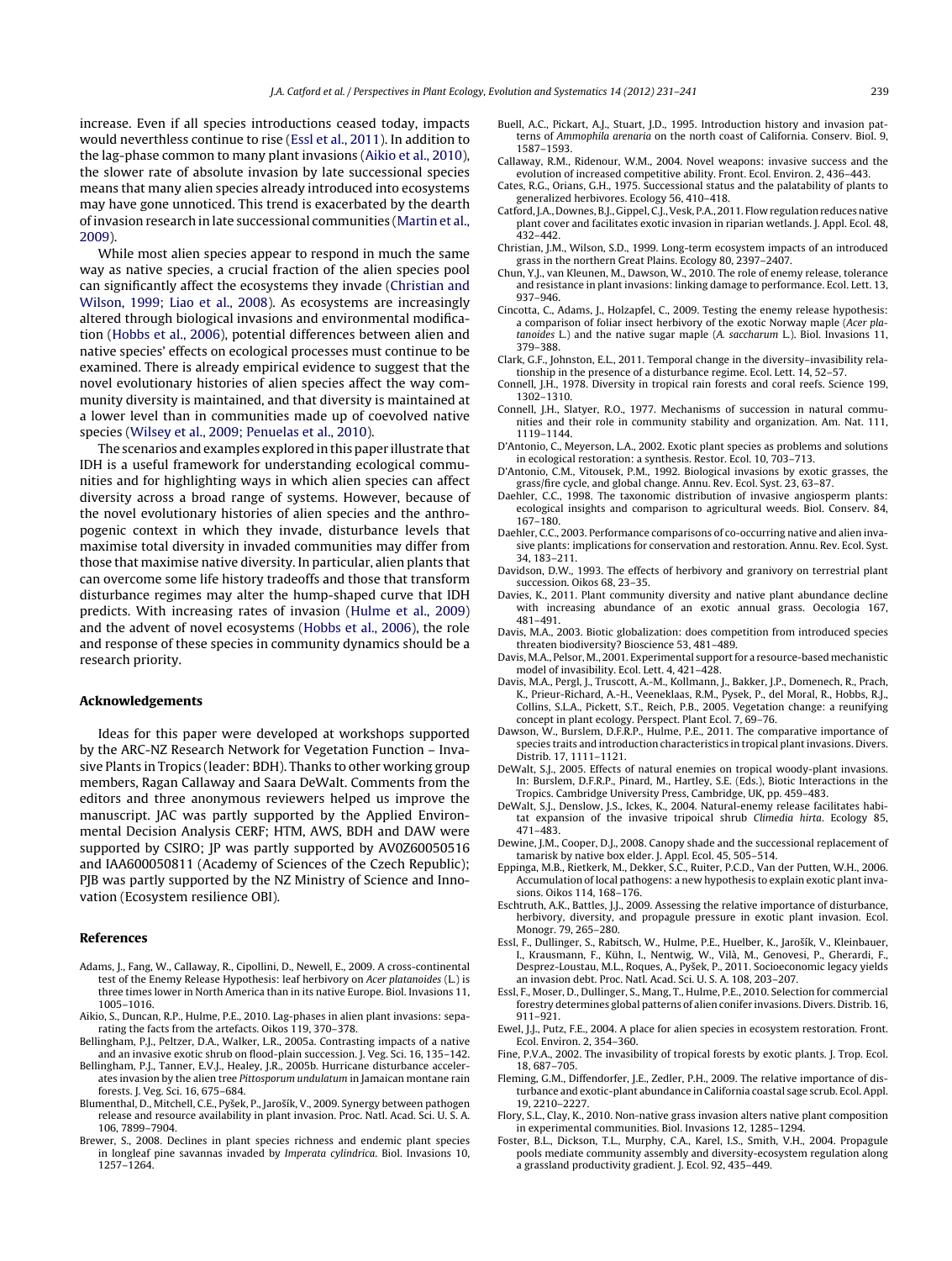<span id="page-9-0"></span>Fukami, T., Nakajima, M., 2011. Community assembly: alternative stable states or alternative transient states? Ecol. Lett. 14, 973–984.

Funk, J.L., Cleland, E.E., Suding, K.N., Zavaleta, E.S., 2008. Restoration through reassembly: plant traits and invasion resistance. Trends Ecol. Evol. 23, 695–703.

Funk, J.L., Vitousek, P.M., 2007. Resource-use efficiency and plant invasion in lowresource systems. Nature 446, 1079–1081.

- Grime, J.P., 1973. Competitive exclusion in herbaceous vegetation. Nature 242, 344–347.
- Grime, J.P., 1977. Evidence for the existence ofthree primary strategies in plants and its relevance to ecological and evolutionary theory. Am. Nat. 111, 1169–1194.
- Hannah, L., Carr, J.L., Lankerani, A., 1995. Human disturbance and natural habitat: a biome level analysis of a global data set. Biodivers. Conserv. 4, 128–155.
- Hata, K., Suzuki, J.-I., Kachi, N., Yamamura, Y., 2006. A 19-year study of the dynamics of an invasive alien tree, Bischofia javanica, on a subtropical oceanic island. Pac. Sci. 60, 455–470.
- Heidinga, L., Wilson, S.D., 2002. The impact of an invading alien grass (Agropyron cristatum) on species turnover in native prairie. Divers. Distrib. 8, 249–258.
- Hejda, M., Pyšek, P., Jarošík, V., 2009. Impact of invasive plants on the species richness, diversity and composition of invaded communities. J. Ecol. 97, 393–403.
- Hellmann, J.J., Byers, J.E., Bierwagen, B.G., Dukes, J.S., 2008. Five potential consequences of climate change for invasive species. Conserv. Biol. 22, 534–543.
- Hobbs, R.J., Arico, S., Aronson, J., Baron, J.S., Bridgewater, P., Cramer, V.A., Epstein, P.R., Ewel, J.J., Klink, C.A., Lugo, A.E., Norton, D., Ojima, D., Richardson, D.M., Sanderson, E.W., Valladares, F., Vilà, M., Zamora, R., Zobel, M., 2006. Novel ecosystems: theoretical and management aspects of the new ecological world order. Global Ecol. Biogeogr. 15, 1–7.
- Hobbs, R.J., Huenneke, L.F., 1992. Disturbance, diversity, and invasion: implications for conservation. Conserv. Biol. 6, 324–337.
- Hodgkinson, D.J., Thompson, K., 1997. Plant dispersal: the role of man. J. Appl. Ecol. 34, 1484–1496.
- Hulme, P., 2012. Weed risk assessment: a way forward or a waste of time? J. Appl. Ecol., doi[:10.1111/j.1365-2664.2011.02069.x](dx.doi.org/10.1111/j.1365-2664.2011.02069.x).
- Hulme, P.E., 2006. Beyond control: wider implications for the management of biological invasions. J. Appl. Ecol. 43, 835–847.
- Hulme, P.E., 2009. Trade, transport and trouble: managing invasive species pathways in an era of globalization. J. Appl. Ecol. 46, 10–18.
- Hulme, P.E., 2011. Addressing the threat to biodiversity from botanic gardens. Trends Ecol. Evol. 26, 168–174.
- Hulme, P.E., Bremner, E.T., 2006. Assessing the impact of Impatiens glandulifera on riparian habitats: partitioning diversity components following species removal. J. Appl. Ecol. 43, 43–50.
- Hulme, P.E., Pyšek, P., Nentwig, W., Vilà, M., 2009. Will threat of biological invasions unite the European Union? Science 324, 40–41.
- Huston, M., Smith, T., 1987. Plant succession: life history and competition. Am. Nat. 130, 168–198.
- Huston, M.A., 1979. A general hypothesis of species diversity. Am. Nat. 113, 81–101.
- Ibáñez, I., Silander Jr., J.A., Allen, J.M., Treanor, S.A., Wilson, A., 2009. Identifying hotspots for plant invasions and forecasting focal points of further spread. J. Appl. Ecol. 46, 1219–1228.
- Jäger, H., Kowarik, I., Tye, A., 2009. Destruction without extinction: long-term impacts of an invasive tree species on Galápagos highland vegetation. J. Ecol. 97, 1252–1263.
- Joshi, J., Vrieling, K., 2005. The enemy release and EICA hypothesis revisited: incorporating the fundamental difference between specialist and generalist herbivores. Ecol. Lett. 8, 704–714.
- Keane, R.M., Crawley, M.J., 2002. Exotic plant invasions and the enemy release hypothesis. Trends Ecol. Evol. 17, 164–170.
- Kowarik, I., 2008. On the role of alien species in urban flora and vegetation. In: Marzluff, J.M., Shulenberger, E., Endlicher, W., Alberti, M., Bradley, G., Ryan, C., Simon, U., ZumBrunnen, C. (Eds.), Urban Ecology: An International Perspective on the Interaction Between Humans and Nature. Springer, New York, pp. 321–338.
- Kneitel, J.M., Chase, J.M., 2004. Trade-offs in community ecology: linking spatial scales and species coexistence. Ecol. Lett. 7, 69–80.
- Kulmatiski, A., Beard, K.H., Stevens, J.R., Cobbold, S.M., 2008. Plant–soil feedbacks: a meta-analytical review. Ecol. Lett. 11, 980–992.
- Kyle, G., Leishman, M.R., 2009. Functional trait differences between extant exotic, native and extinct native plants in the Hunter River, NSW: a potential tool in riparian rehabilitation. River Res. Appl. 25, 892–903.
- Lambdon, P.W., Lloret, F., Hulme, P.E., 2008. How do introduction characteristics influence the invasion success of Mediterranean alien plants? Perspect. Plant Ecol. 10, 143–159.
- Lavergne, C., Rameau, J.-C., Figier, J., 1999. The invasive woody weed Ligustrum robustum subsp. walkeri threatens native forests on La Réunion. Biol. Invasions 1, 377–392.
- Leishman, M.R., Haslehurst, T., Ares, A., Baruch, Z., 2007. Leaf trait relationships of native and invasive plants: community- and global-scale comparisons. New Phytol. 176, 635–643.
- Leishman, M.R., Thomson, V.P., Cooke, J., 2010. Native and exotic invasive plants have fundamentally similar carbon capture strategies. J. Ecol. 98, 28–42.
- Liao, C., Peng, R., Luo, Y., Zhou, X., Wu, X., Fang, C., Chen, J., Li, B., 2008. Altered ecosystem carbon and nitrogen cycles by plant invasion: a meta-analysis. New Phytol. 177, 706–714.
- Lonsdale, W.M., Miller, I.L., 1993. Fire as a management tool for a tropical woody weed: Mimosa pigra in northern Australia. J. Environ. Manage. 39, 77–87.
- MacDougall,A.S., Turkington, R., 2005.Are invasive species the drivers or passengers of change in degraded ecosystems? Ecology 86, 42–55.
- Mackey, R.L., Currie, D.J., 2000. A re-examination of the expected effects of disturbance on diversity. Oikos 88, 483–493.
- Mackey, R.L., Currie, D.J., 2001. The diversity–disturbance relationship: is it generally strong and peaked? Ecology 82, 3479–3492.
- Martin, P.H., Canham, C.D., Kobe, R.K., 2010. Divergence from the growth–survival trade-off and extreme high growth rates drive patterns of exotic tree invasions in closed-canopy forests. J. Ecol. 98, 778–789.
- Martin, P.H., Canham, C.D., Marks, P.L., 2009. Why forests appear resistant to exotic plantinvasions:intentional introductions, stand dynamics, and the role of shade tolerance. Front. Ecol. Environ. 7, 142–149.
- Mason, T.J., French, K., 2008. Impacts of a woody invader vary in different vegetation communities. Divers. Distrib. 14, 829–838.
- McKee, J.K., Sciulli, P.W., Fooce, C.D., Waite, T.A., 2004. Forecasting global biodiversity threats associated with human population growth. Biol. Conserv. 115, 161–164.
- Menge, B.A., Sutherland, J.P., 1987. Community regulation: variation in disturbance, competition, and predation in relation to environmental stress and recruitment. Am. Nat. 130, 730–757.
- Meyer, J.-Y., Florence, J., 1996. Tahiti's native flora endangered by the invasion of Miconia calvescens DC. (Melastomataceae). J. Biogeogr. 23, 775–781.
- Meyer, J.-Y., Florence, J., Tchung, V., 2003. Les Psychotria (Rubiacées) endémiques de Tahiti (Polynésie Française) menacés par l'invasion de Miconia calvescens (Mélastomatacées): statut, repartition, écologie, phénologie et protection. Révue d'Écologie (la Terre et la Vie) 58, 161–185.
- Mitchell, C.E., Agrawal, A.A., Bever, J.D., Gilbert, G.S., Hufbauer, R.A., Klironomos, J.N., Maron, J.L., Morris, W.F., Parker, I.M., Power, A.G., Seabloom, E.W., Torchin, M.E., Vázquez, D.P., 2006. Biotic interactions and plant invasions. Ecol. Lett. 9, 726–740.
- Moles, A.T., Gruber, M.A.M., Bonser, S.P., 2008. A new framework for predicting invasive plant species. J. Ecol. 96, 13–17.
- Murphy, H.T., Metcalfe, D.J., Bradford, M.G., Ford, A.F., Galway, K.E., Sydes, T.A.,Westcott, D.J., 2008. Recruitment dynamics of invasive species in rainforest habitats following Cyclone Larry. Aust. Ecol. 33, 495–502.
- Mwangi, P.N., Schmitz, M., Scherber, C., Roscher, C., Schumacher, J., Scherer-Lorenzen, M., Weisser, W.W., Schmid, B., 2007. Niche pre-emption increases with species richness in experimental plant communities. J. Ecol. 95, 65–78.
- Orrock, J.L., Witter, M.S., Reichman, O.J., 2008. Apparent competition with an exotic plant reduces native plant establishment. Ecology 89, 1168–1174.
- Pacala, S.W., Tilman, D., 1994. Limiting similarity in mechanistic and spatial models of plant competition in heterogeneous environments. Am. Nat. 143, 222–257.
- Paine, R.T., Vadas, R.L., 1969. The effects of grazing by sea urchins, Strongylocentrotus spp., on benthic algal populations. Limnol. Oceanogr. 14, 710–719.
- Peltzer, D.A., Bellingham, P.J., Kurokawa, H., Walker, L.R., Wardle, D.A., Yeates, G.W., 2009. Punching above their weight: low-biomass non-native plant species alter soil properties during primary succession. Oikos 118, 1001–1014.
- Penuelas, J., Sardans, J., Llusia, J., Owen, S.M., Carnicer, J., Giambelluca, T.W., Rezende, E.L., Waite, M., Niinemets, Ü., 2010. Faster returns on 'leaf economics' and different biogeochemical niche in invasive compared with native plant species. Glob. Change Biol. 16, 2171–2185.
- Pickett, S.T.A., White, P.S., 1985. The Ecology of Natural Disturbance and Patch Dynamics. Academic Press, London.
- Pyšek, P., Jarošík, V., Hulme, P.E., Kühn, I., Wild, J., Arianoutsou, M., Bacher, S., Chiron, F., Didžiulis, V., Essl, F., Genovesi, P., Gherardi, F., Hejda, M., Kark, S., Lambdon, P.W., Desprez-Loustau, M.-L., Nentwig, W., Pergl, J., Poboljšaj, K., Rabitsch, W., Roques, A., Roy, D.B., Shirley, S., Solarz, W., Vilà, M., Winter, M., 2010. Disentangling the role of environmental and human pressures on biological invasions across Europe. Proc. Natl. Acad. Sci. U. S. A. 107, 12063–12064.
- Pyšek, P., Richardson, D.M., 2006. The biogeography of naturalization in alien plants. J. Biogeogr. 33, 2040–2050.
- Rejmánek, M., Rejmánková, E., Holzner, W., 2004. Species diversity of plant communities on calcareous screes: the role of intermediate disturbance. Preslia 76, 207–222.
- Rejmánek, M., Richardson, D.M., 1996. What attributes make some plant species more invasive? Ecology 77, 1655–1661.
- Richardson, D.M., Pyšek, P., Rejmánek, M., Barbour, M.G., Panetta, F.D., West, C.J., 2000. Naturalization and invasion of alien plants: concepts and definitions. Divers. Distrib. 6, 93–107.
- Rossiter, N.A., Setterfield, S.A., Douglas, M.M., Hutley, L.B., 2003. Testing the grassfire cycle: alien grass invasion in the tropical savannas of northern Australia. Divers. Distrib. 9, 169.
- Sale, P.F., 1977. Maintenance of high diversity in coral reef fish communities. Am. Nat. 111, 337–359.
- Seabloom, E.W., Harpole, W.S., Reichman, O.J., Tilman, D., 2003. Invasion, competitive dominance, and resource use by exotic and native California grassland species. Proc. Natl. Acad. Sci. U. S. A. 100, 13384–13389.
- Shea, K., Roxburgh, S.H., Rauschert, E.S.J., 2004. Moving from pattern to process: coexistence mechanisms under intermediate disturbance regimes. Ecol. Lett. 7, 491–508.
- Sheil, D., Burslem, D.F.R.P., 2003. Disturbing hypotheses in tropical forests. Trends Ecol. Evol. 18, 18–26.
- Simberloff, D., 2009. The role of propagule pressure in biological invasions. Annu. Rev. Ecol. Syst. 40, 81–102.